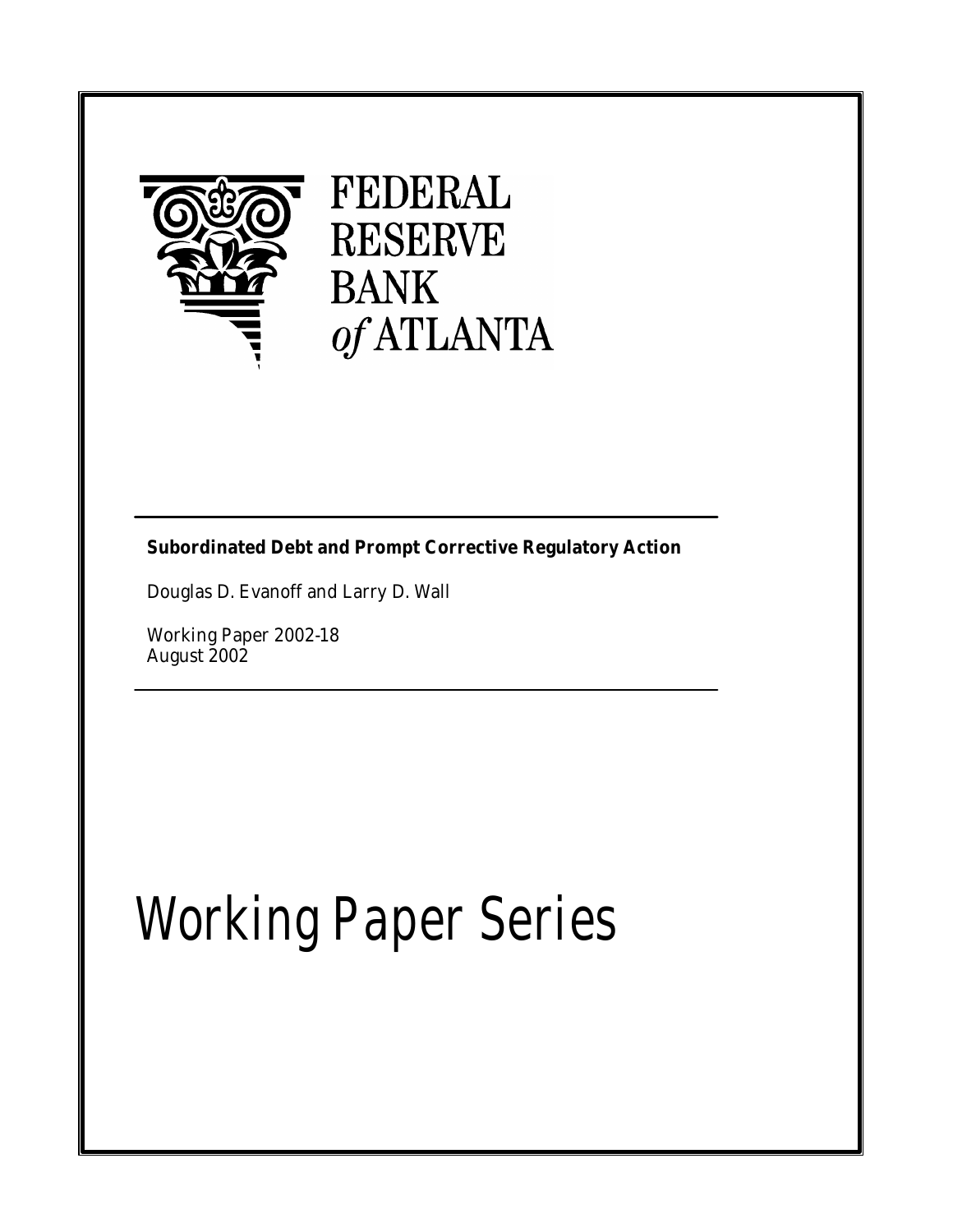Federal Reserve Bank of Atlanta Working Paper 2002-18 August 2002

### **Subordinated Debt and Prompt Corrective Regulatory Action**

Douglas D. Evanoff, Federal Reserve Bank of Chicago Larry D. Wall, Federal Reserve Bank of Atlanta

**Abstract:** Several recent studies have recommended greater reliance on subordinated debt as a tool to discipline bank risk taking. Some of these proposals recommend using subordinated debt yield spreads as additional triggers for supervisory discipline under prompt corrective action (PCA), action that is currently prompted by capital adequacy measures. This paper provides a theoretical model describing how use of a second market-measure of bank risk, in addition to the supervisors' own internalized information, could improve bank discipline. The authors then empirically evaluate the implications of the model. The evidence suggests that subordinated debt spreads dominate the current capital measures used to trigger PCA and consideration should be given to using spreads to complement supervisory discipline. The evidence also suggests that spreads over corporate bonds may be preferred to using spreads over U.S. Treasuries.

#### **JEL classification:** G2, G3, L5

**Key words**: bank regulation, subordinated debt, capital adequacy, prompt corrective action

Please address questions regarding content to Douglas D. Evanoff, Research Department, Federal Reserve Bank of Chicago, 230 South LaSalle Street, Chicago, Illinois 60604, 312-322-5322, devanoff@frbchi.org, or Larry D. Wall, Financial Economist and Policy Adviser, Research Department, Federal Reserve Bank of Atlanta, 1000 Peachtree Street, N.E., Atlanta, Georgia 30309, 404-498-8937, 404-498-8810 (fax), larry.wall@atl.frb.org.

The full text of Federal Reserve Bank of Atlanta working papers, including revised versions, is available on the Atlanta Fed's Web site at http://www.frbatlanta.org. Click on the "Publications" link and then "Working Papers." To receive notification about new papers, please use the on-line publications order form, or contact the Public Affairs Department, Federal Reserve Bank of Atlanta, 1000 Peachtree Street, N.E., Atlanta, Georgia 30309-4470, 404-498-8020.

The authors thank Mark Flannery, Xavier Freixas, George Kaufman, and William Perraudin for helpful comments and suggestions in earlier discussions about the topic. The authors also acknowledge the input and help of Nancy Andrews, Mark Murawski, and George Simler in developing the database used in the study; Andy Meyer, Alton Gilbert, and Mark Vaughan for graciously providing detailed information about their 'early warning model'; and our discussants—Ben Gup and Alan Hess—for their comments at the special session on market discipline and prompt corrective action in banking at the 2002 Western Economic Association meetings in Seattle. The views expressed here are the authors' and not necessarily those of the people mentioned above, the Federal Reserve Bank of Chicago, the Federal Reserve Bank of Atlanta, or the Federal Reserve System. Any remaining errors are the authors' responsibility.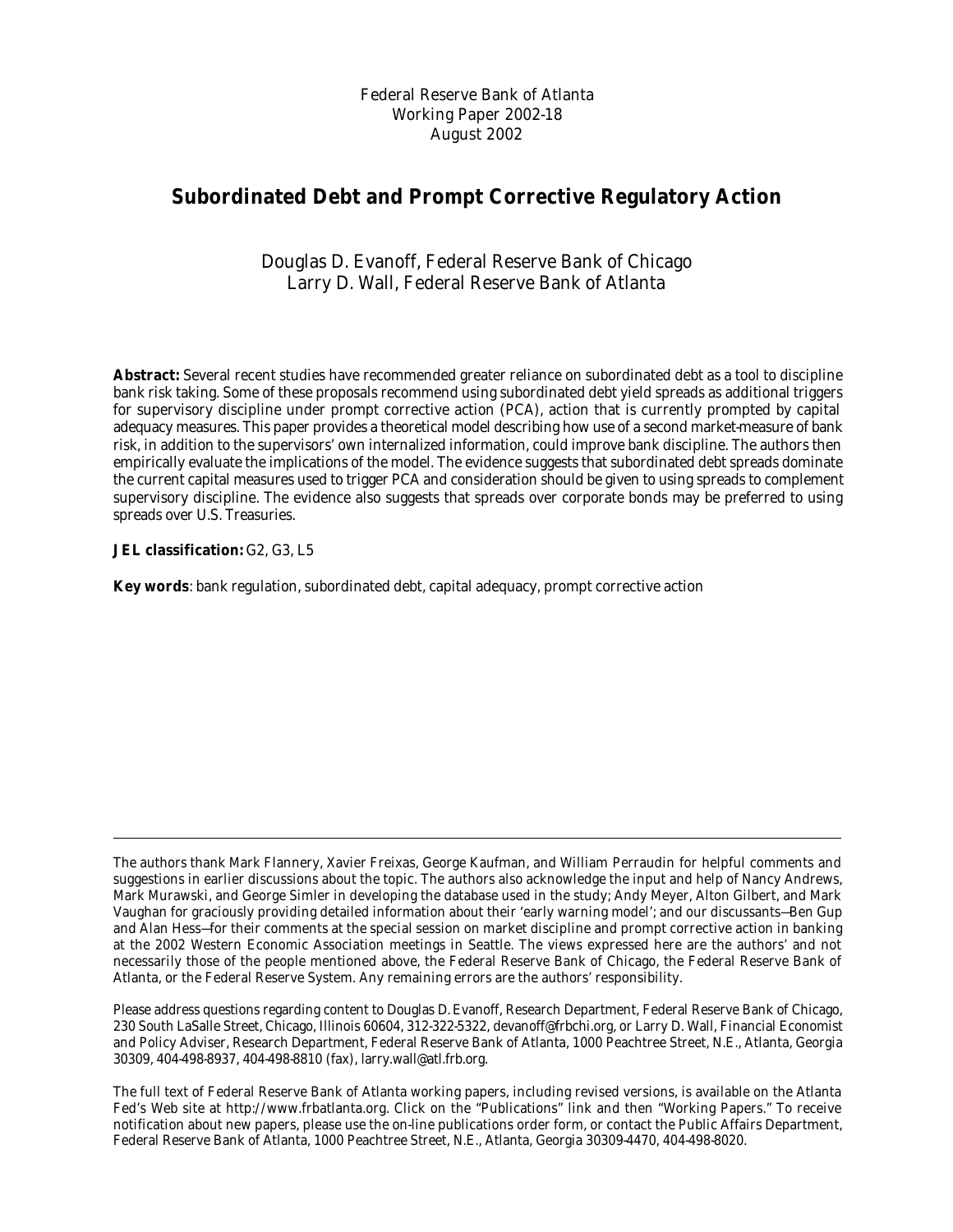#### **1. Introduction and overview**

Prompt corrective action is based on a simple mandate directed toward bank supervisors: "resolve the problems of insured depository institutions at the least possible long-term cost to the deposit insurance fund."<sup>1</sup> The central provisions of prompt corrective action (PCA) aim to provide a series of interventions as a bank's financial condition deteriorates. Moreover, rather than relying solely on supervisory judgment about a troubled bank's financial condition, PCA focuses on quantifiable measures of a bank's financial condition. In particular, supervisory intervention is currently triggered by bank capital adequacy ratios.

Although quantifiable measures have a variety of advantages, probably the most important advantage in the context of PCA is that their use reduces the scope for supervisors to exercise forbearance. The measure used, however, needs to be closely associated with the financial condition of the bank if it is to effectively achieve this purpose. A limitation of focusing almost exclusively on capital adequacy ratios is that banks and supervisors have substantial influence over the calculation of the numerator (capital) and denominator (a proxy for risk) of these ratios. The Basel Bank Supervisors Committee is currently trying to address problems in the calculation of the denominator, [see BIS (2001)]. Yet the more serious problem lies with the measurement of capital. Whether capital is measured using historical cost accounting (as is currently the case) or economic value accounting, a bank's capital will reflect declines only if the bank voluntarily recognizes the losses or the supervisors force recognition. Given that banks usually resist recognition of losses that would result in their being undercapitalized under PCA, responsibility for accurate capital measurement rests with the supervisors. This is to say, if the supervisors want to exercise forbearance, all they need do is acquiesce to a bank's refusal to recognize losses. Prominent examples of such acquiescence by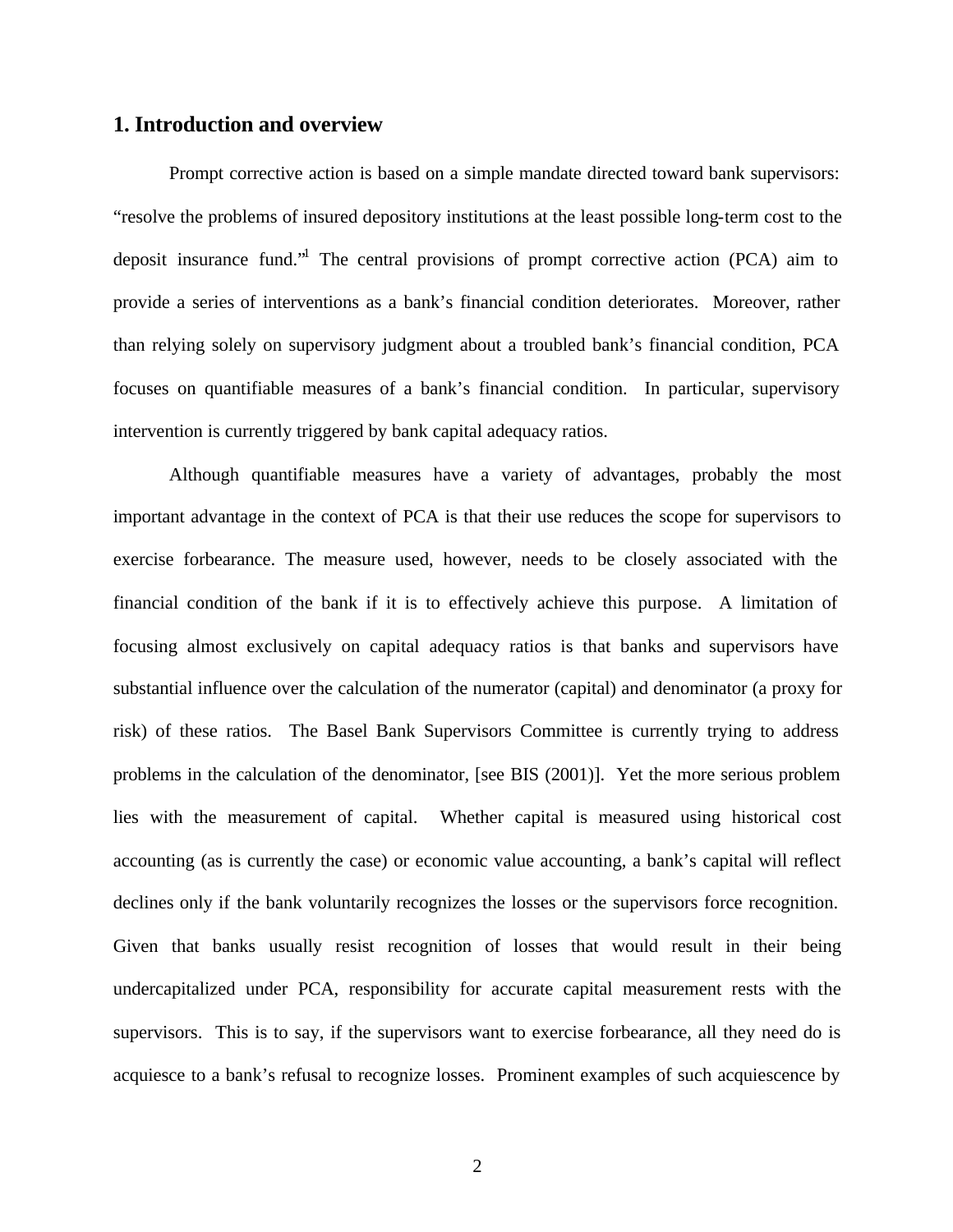supervisors include recognition of losses at U.S. banks due to loans to less-developed-countries (mostly in Latin America) in the 1980s and recognition of domestic loan losses by Japanese regulators throughout the later 1990s.

An alternative to exclusive reliance on capital adequacy ratios would be to use some market-based risk measure as a trigger for supervisory action. Examples of such measures would include the spread of subordinated debt obligations over comparable maturity Treasury obligations as proposed by Evanoff and Wall (2000a) and probabilities of default calculated using stock returns, such as is done by KMV [see Gunther, Levonian and Moore  $(2001)$ ].<sup>2</sup> The advantage of using a market-based risk measure is that market participants have a strong incentive to base their valuations on the expected payouts for their claim, whether or not a particular price is the one desired by banks and their regulators. The disadvantage of using a market-based risk measure is that the prices may incorporate more than the credit risk of the issuer. For example, the price of a bank's debt depends in part on factors such as the term structure of interest rates and the liquidity of the debt obligation.

The fact that the pricing of market obligations depends on more than the credit risk of the obligation is one of the primary arguments raised against plans to use market-based risk measures. Supervisors, it is argued, should not be forced to discipline a bank based on a marketbased measure when they know that the bank is in good financial condition.<sup>3</sup>

This paper addresses the criticism of using market-based risk measures in two ways. First, it provides a simple model to illustrate the underlying wisdom of PCA, that the use of a quantitative risk measure may produce better outcomes even if the quantitative risk measure is on average less accurate than supervisory evaluations. The model considers two cases. The first is one where the supervisor knows the true condition of some banks, but not others. In this case

3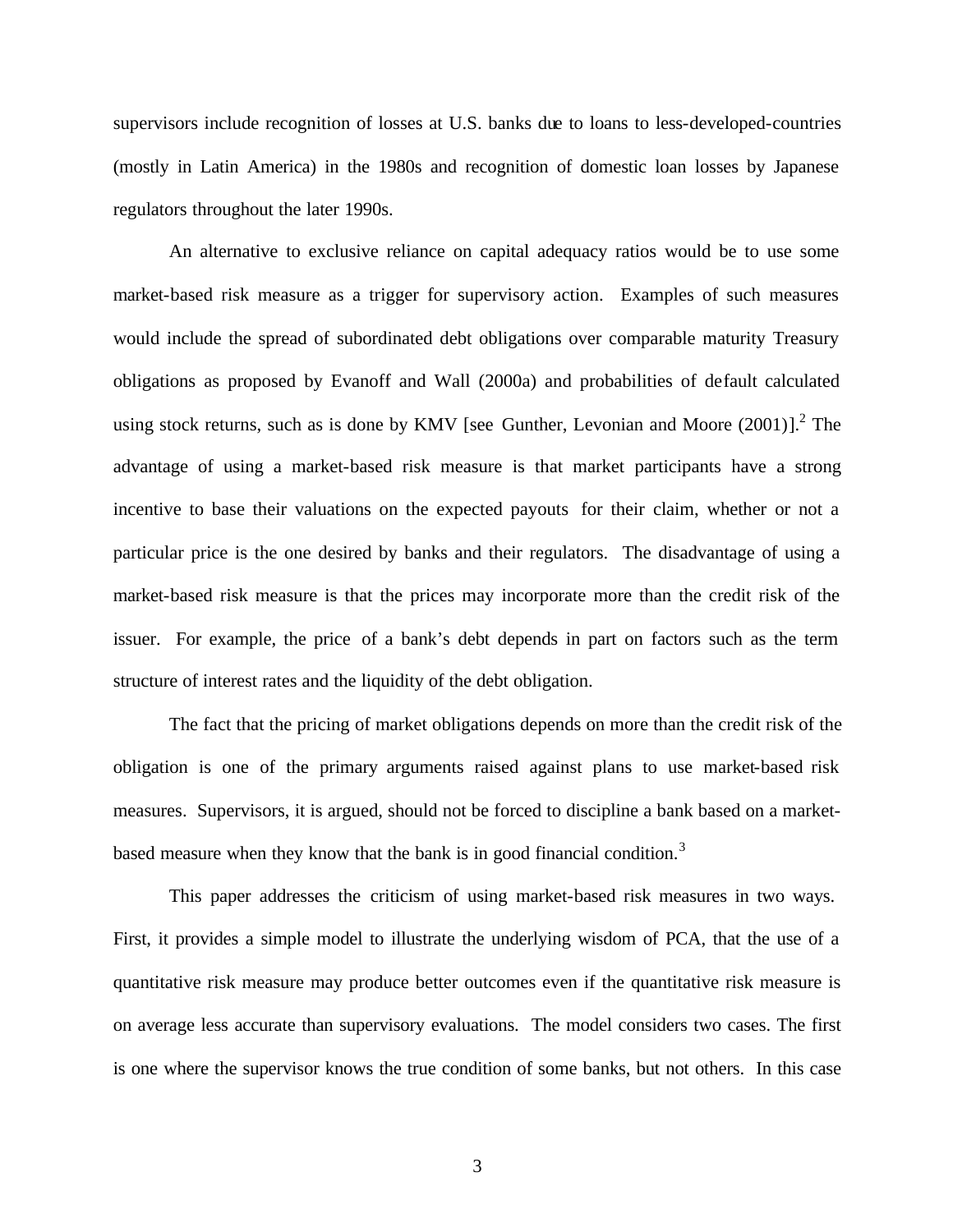the quantitative risk measure may improve the evaluation of banks about which the supervisor is uncertain. In the second case, the supervisor knows the condition of all banks with certainty and the condition of the bank is measured with error by the quantitative measure. However, in this situation the supervisor exercises forbearance toward banks that should be disciplined with positive probability. The use of a quantitative measure may improve outcomes in this second case by reducing the probability of forbearance, even though it may result in the disciplining of a healthy bank.

The second part of the paper provides empirical evidence on the potential use of subordinated debt yield spreads as a trigger for PCA. This paper extends Evanoff and Wall (2001) which provided evidence that subordinated debt spreads over both Treasury and corporate bond indices are better predictors of supervisory ratings than are the risk-based capital adequacy ratios. Evanoff and Wall (2002) focus on banks that have high subordinated debt spreads over Baa yields, but are rated satisfactory by the bank supervisors. That analysis finds that almost all of the banks with high spreads have some indication that they are indeed higher risk. In a few cases, the supervisors appeared to be substituting frequency of exams for reductions in CAMEL or BOPEC ratings. Other measures of risk considered that indicate that the high spread banks were indeed higher risk include regulatory early warning scores, market-to-book ratios, credit agency ratings and recent supervisory ratings.

This paper extends Evanoff and Wall (2002) to examine banks with high subordinated debt spreads over U.S. Treasury rates. The focus is on spreads over Treasuries for a couple of reasons. First, spreads over Treasuries may provide more accurate, albeit more procyclical, measures of banks' risk than spreads over Baa debt. The average spread of Baa securities over Treasury securities increases as credit defaults increase, providing an automatic relaxation of any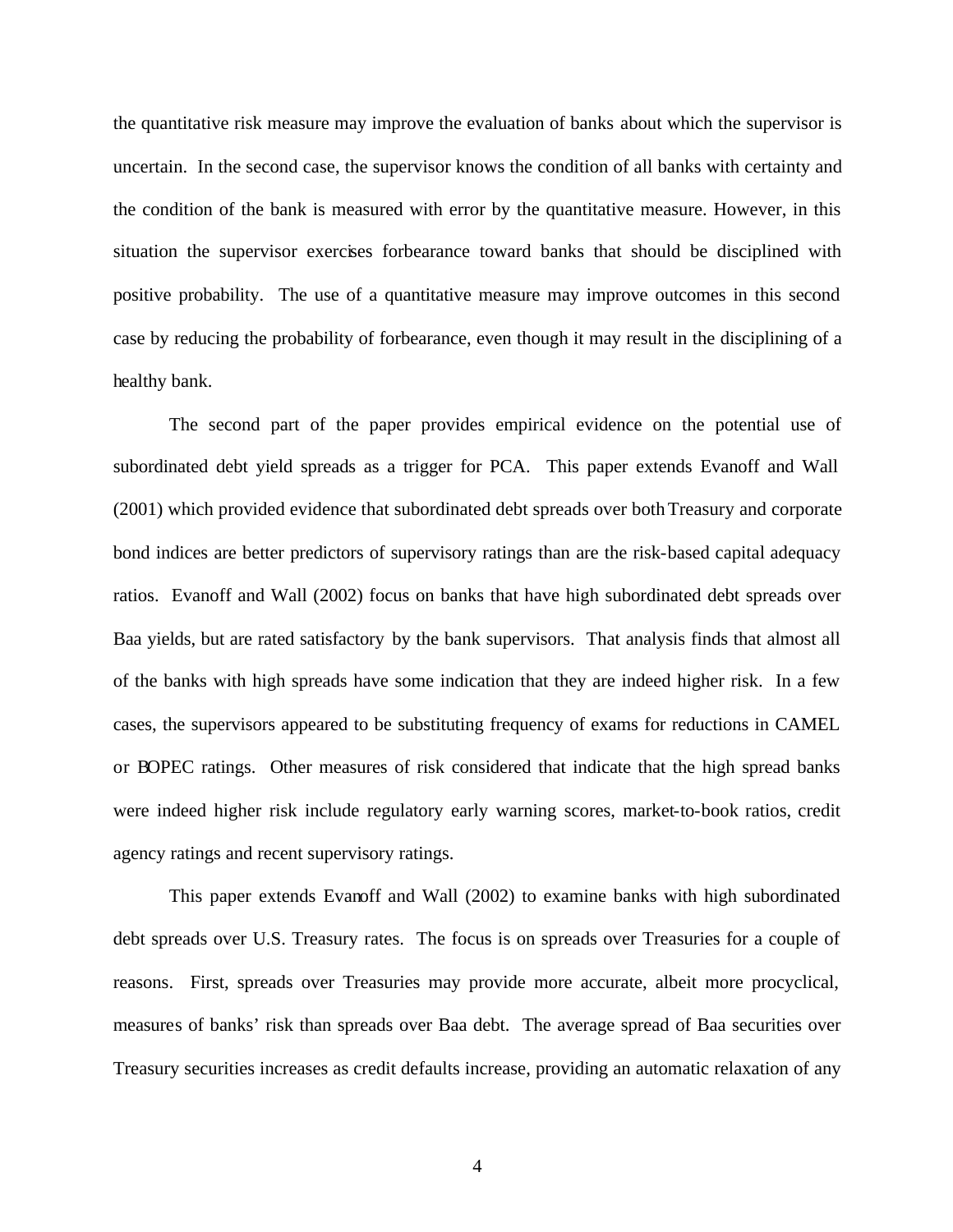standard that uses subordinated debt spreads over a Baa index. The use of a Treasury index may provide a more consistent test through time. Second, Evanoff and Wall (2002) used spreads over Baa in part for a practical reason that may no longer be relevant. At the time of their analysis, the stock of publicly traded Treasury securities was forecast to disappear due to federal government surpluses. Budgetary developments since the terrorist incidents of September 11, 2001 suggest that the stock of publicly traded Treasury securities may remain substantial. Evanoff and Wall (2002) discuss the theoretical advantages and disadvantages of the alternative spreads.<sup>4</sup> The empirical analysis in this paper may highlight the actual differences during the sample period.

The paper is organized as follows. The next section contains the theoretical model describing how use of a second 'market measure' of bank risk to initiate PCA may be beneficial. The third section discusses the data and empirical methodology used to test the implications of the theory. The fourth presents the esults and the final section summarizes and provides concluding remarks.

#### **2. Disciplining banks with two risk signals**

This section develops a model of optimal bank discipline when two risk signals are available. The first subsection lays out the assumptions of the model. The second analyzes optimal solutions under the assumption that supervisors act in a socially optimal manner. The third subsection analyzes the solutions under the assumption that supervisors sometimes exercise forbearance on weak banks even though the social welfare would be enhanced if the banks were disciplined. The fourth section discusses the implications of the results.

#### *2.1 Model assumptions*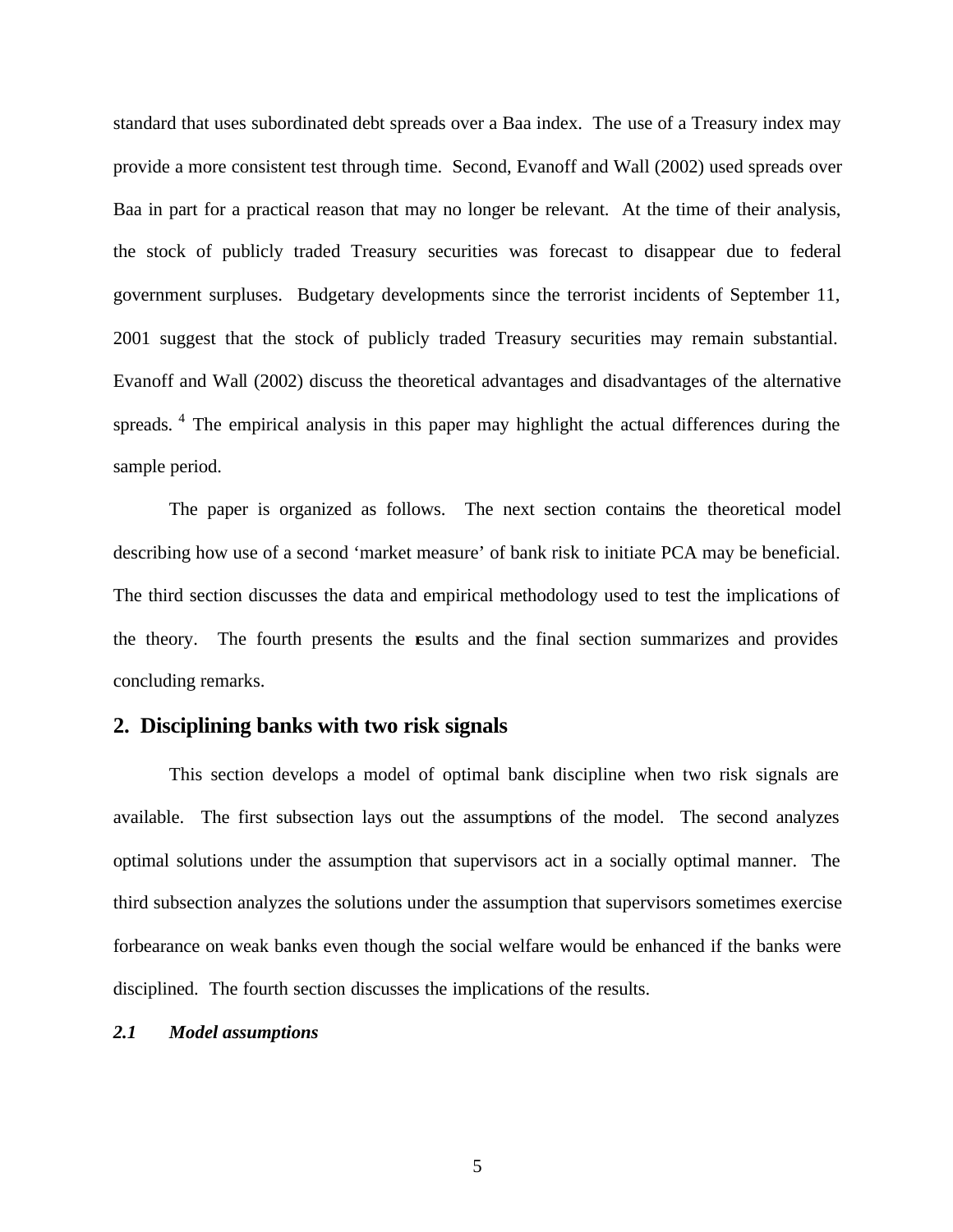The objective of the social planner is to establish rules that minimize the cost of errors in the disciplining of banks. Banks are assumed to be of two quality types  $Q \in \{H, L\}$ . Type *L* banks are low quality and should be disciplined by the regulators. Type *H* banks are high quality and should not be disciplined. Given that the null hypothesis is that a bank is solvent, then disciplining a type *H* bank is a type-1 error that generates total social costs of *T1*. Conversely, failure to discipline a type *L* bank is a type-2 error that generates total social costs of *T2*.

Bank types are not directly observable but bank examiners receive a signal of each bank's quality at the end of their examination. The signal to the examiners, *R*, may take one of three forms:  $R \in \{A, B, C\}$ . If the examiner receives signals A or C then the bank's type is revealed with certainty: signal *A* signifies a type *H* bank and signal *C* signifies a type *L* bank. If the signal to the examiner is *B*, however, then the examiner knows only that the bank is type *H* with probability *q* and type *L* with probability (1-*q*).

A second, independent signal of a bank's quality, *IS*, may also be observed: ∞<*IS*<∞. 5 For example, bank capital adequacy ratios are currently used as an independent signal to prompt PCA. For this signal, the probability that a bank is of high quality is *p*(*H|IS*) and the probability that it is of low quality is  $(1-p(H/IS))$ . The probability that a bank is of high quality is an increasing function of *IS:*

#### $p'(H/IS) > 0$ .

This general formulation allows, but does not require that the independent signal be perfectly correlated with a bank's condition.

#### *2.2 Model solution without agency problems*

If there are no agency problems, the examiner always uses his signal optimally, and no other signal exists then the decision rule is straightforward. The examiner: (1) never disciplines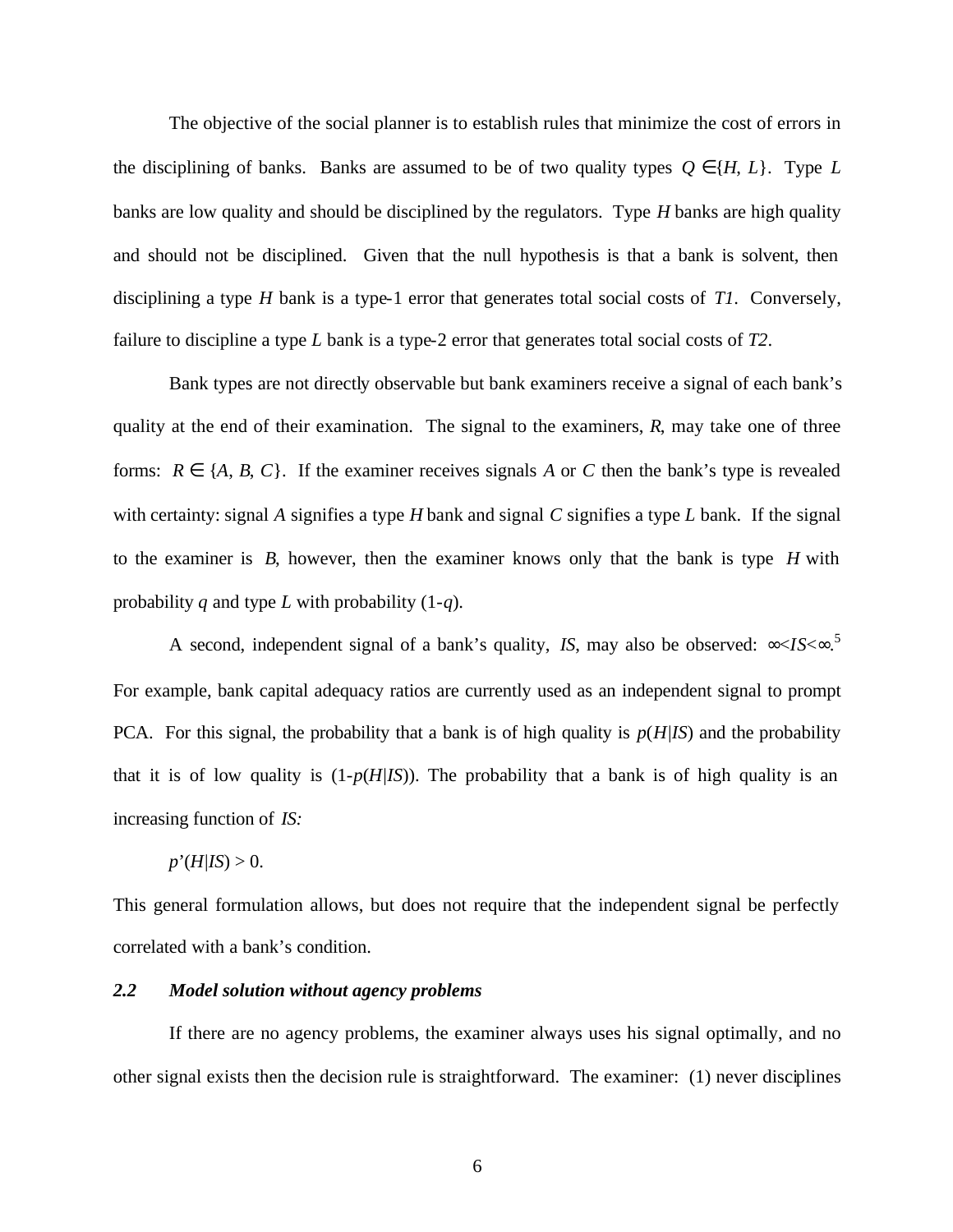banks when the signal is *A*, (2) always disciplines banks when the signal is *C*, and (3) and disciplines banks when the signal is *B* only if the expected cost of incorrectly disciplining type *H* banks that are rated *B* is less than the cost of incorrectly failing to discipline type *L* banks:

#### $qT1 < (1-q)T2$ .

If an alternative signal, *IS,* is available then its use may reduce the social costs of incorrectly disciplining banks. One way of incorporating *IS* into the discipline process, along the lines of PCA, would be to establish a single trigger score for disciplining all banks, *t*. That is, all banks with *IS* values greater than *t* would be disciplined. In addition, any bank with an *IS* value less than *t,* but that received an examination rating of *C* would also be disciplined. In this case the social planner would solve for the value of *t* that minimizes the costs of disciplining all banks.

$$
\min_{t} SC = \int_{-\infty}^{t} T1p(H \, | \, IS, R = A) dI S + \int_{-\infty}^{t} T1p(H \, | \, IS, R = B) dI S + \int_{t}^{\infty} T2(1 - p(H \, | \, IS, R = B)) dI S \tag{1}
$$

The use of a single trigger score for all banks would result in the cost of Type-1 errors arising from disciplining some banks that received an examination rating *R=A*. There would also be costs associated with the classification errors of some high and low quality banks that receive an examination rating of *B*. There would not be errors associated with failing to discipline banks that received an examination rating of *C* because all of these banks would be disciplined.

The strict adherence to a single trigger point with the *IS* signal for all banks is inefficient in the absence of agency costs. The examiners know with certainty that type *A* banks should not be disciplined and type *C* banks should be disciplined. Thus, the independent signal could be applied only to those banks receiving an examination rating of *B*, where the banks may be of high or low quality. In this case, the social planner first finds the optimal trigger point: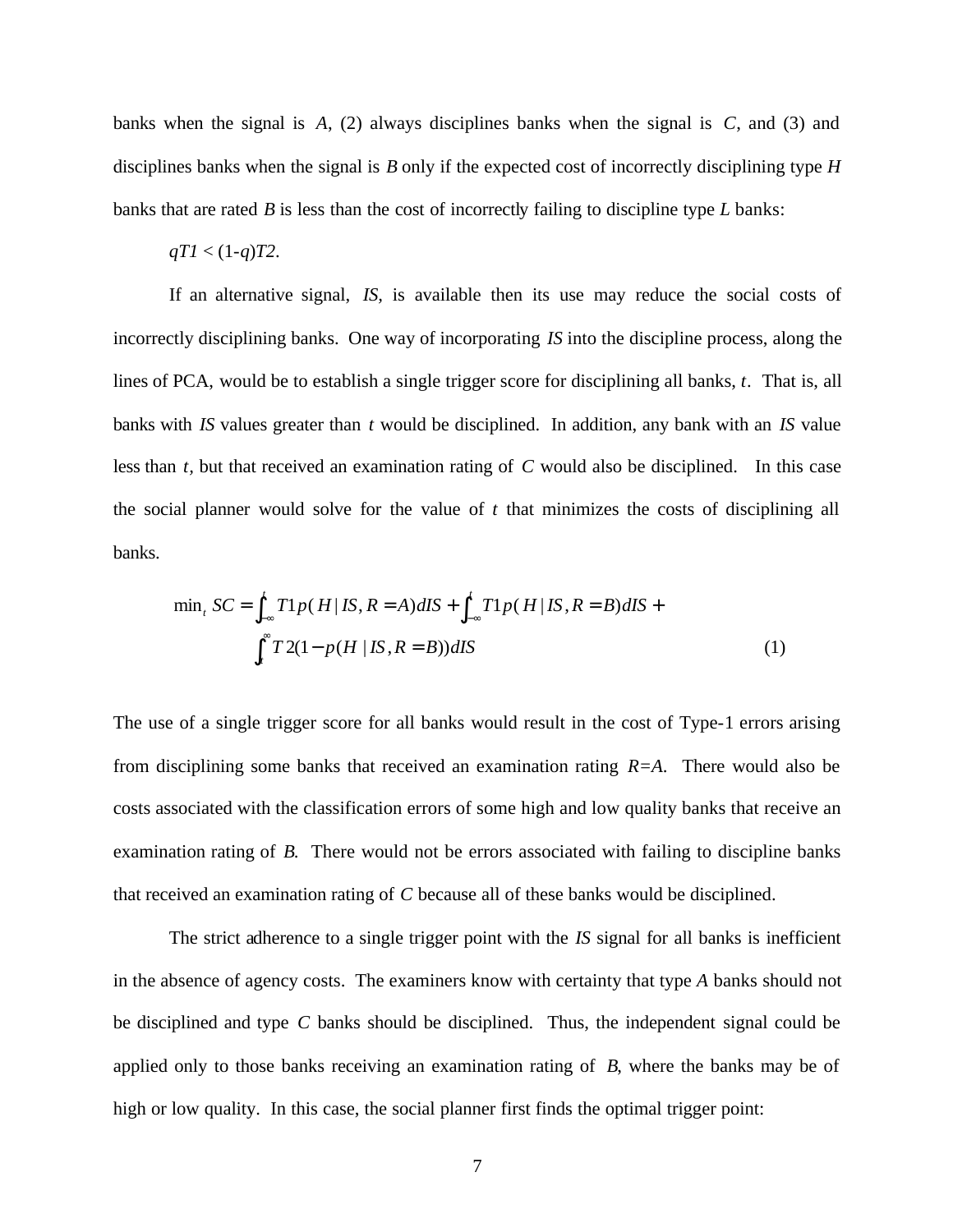$$
\min_{t} SC = \int_{-\infty}^{t} T1p(H \, | \, IS, R = B) dI S + \int_{t}^{\infty} T2(1 - p(H \, | \, IS, R = B)) dI S \tag{2}
$$

The social planner then selects the strategy with the lowest cost: (1) disciplining all type *B* banks, (2) disciplining none of the type *B* banks, and (3) disciplining only those banks with examination ratings of *B* and an *IS* > *t*.

#### *2.3 Model solution with agency problems*

Although the application of a single trigger point to all banks may be suboptimal in the absence of agency problems, PCA was explicitly developed to address agency problems; see Benston, et al. (1986). Thus, a more thorough analysis of PCA requires an environment in which supervisors do not always impose discipline on banks even when examination results indicate that discipline is appropriate. In order to focus on this agency problem, in this section we assume that the examination signal observed by the supervisor contains no error, that is all banks receive an examination rating of *A* or *C*. Furthermore, assume that the examiners do not always forbear on banks with an examination rating of *C*, but rather exercise forbearance (or leniency) with a probability of *l* where  $0 < l \le 1$ . Moreover, supervisors know that if they rate a bank *C* and fail to discipline the bank then Congress may learn of the forbearance and impose a penalty on them. Thus, as part of the decision to exercise forbearance, supervisors will also claim that the examination of the bank returned a signal of *A*.

For a given probability of forbearance, *l*, the social planner's problem is to pick a PCA trigger rate that minimizes the following social costs:

$$
\min_{t} SC = \int_{-\infty}^{t} T1p(H \, | \, IS, R = A) dI S + \int_{t}^{\infty} T2(l)(1 - p(H \, | \, IS, R = C)) dI S \tag{3}
$$

The first order condition for a solution of equation (3) is

$$
\frac{\partial SC}{\partial t} = T1p(H|t, R = A) - T2(l)p(H|t, R = C) = 0. \tag{4}
$$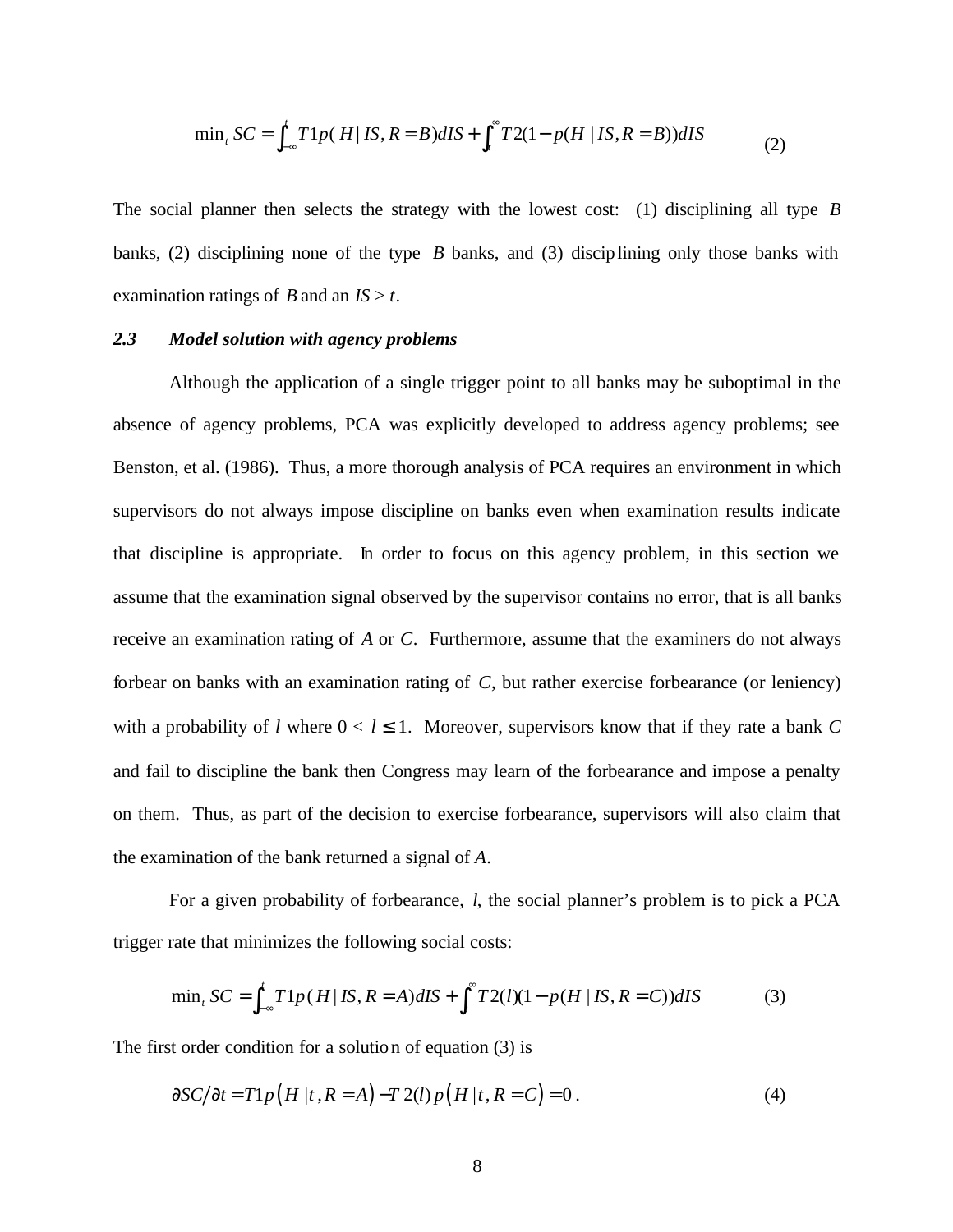Let the value of  $t$  that solves equation (4) be  $t^*$ . Then the effect of an increase in the proportion of *C* rated banks that receive forbearance, *l*, on *t\** is

$$
\frac{\partial^2 SC}{\partial t} \frac{d}{dt} = (-T2) p (H | t, R = C) < 0. \tag{5}
$$

That is, an increase in the proportion of banks receiving forbearance leads to a decrease in *t\**. Given that *t* is directly related to bank quality, this suggests that an increase in forbearance leads to more banks being disciplined.

#### *2.4 Implications*

The results in the case with no agency costs have implications for the use of an independent signal. First, a single trigger point for all banks is inefficient. Thus, absent agency costs, the current structure of PCA with a set of trigger points that applies to all banks is inefficient if examiners sole goal is to minimize social costs from incorrectly disciplining banks. Second, the use of an independent signal may improve social welfare even if it is not always very accurate. The signal need only be better than imposing a uniform discipline policy for all banks with examination ratings of *B* in order to improve social welfare. The proportion of banks with examination ratings of *A* and *C* that would be misclassified by the independent signal is irrelevant if the independent signal is only applied to banks with examination ratings of *B*.

The results in the case allowing for agency costs also have important implications for the situation where agency costs are relevant. First, the independent signal need not be more accurate than the signal observed by examiners. The signal to the examiners in the model with agency costs does not contain any error, but the use of an independent signal may, depending on parameter values, nevertheless be preferred from a societal perspective because supervisors do not always discipline banks with low examination signals. Second, an increase in the rate of forbearance will lead to a lower trigger point, *t\**, for the independent signal. Thus, if the trigger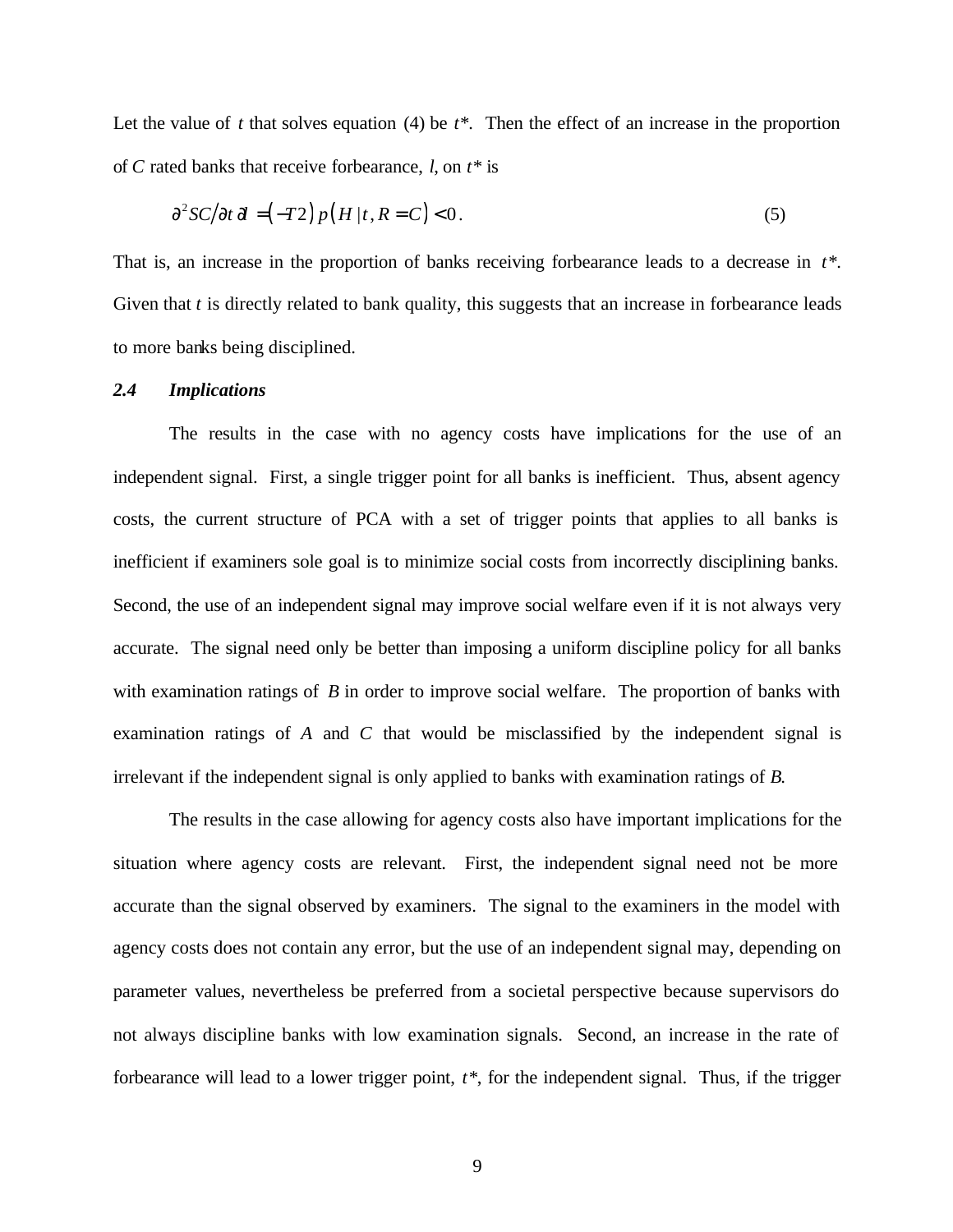point for PCA using the independent signal is *t\** then *ex post* evaluations of the accuracy of the PCA measure will be biased down if the probability of forbearance is greater than zero. The optimal trigger point is set with the intention that supervisors will sometimes act before the trigger forces supervisory action.

A general implication for the empirical analysis is that we should pay special attention to cases where the independent signal says the bank is high risk, but the examination signal says it is low risk—this is where both the costs and benefits of the independent signal arise. If the independent signal is incorrect then using it generates costs, if the independent signal is correct then using it generates benefits.

#### **3. Measuring bank risk**

The empirical analysis below focuses on the cases where subordinated debt yield spreads are high but supervisory ratings are satisfactory. However, to motivate the potential use of subordinated debt yield spreads as a PCA trigger, we contrast the relative accuracy of alternative capital ratios and subordinated debt spreads in predicting bank condition. We measure bank condition as subsequent CAMEL or BOPEC ratings.<sup>6</sup> Evanoff and Wall (2001) found that subordinated debt spreads outperformed most of the capital measures, including the measure currently used to trigger PCA, in predicting bank condition. Capital measures were shown to add very little predictive power once the debt spread was accounted for.<sup>7</sup> Below we summarize those findings.

For the current analysis we introduce results from the estimation of alternative singlevariable logit models in Evanoff and Wall (2001) and use them as a starting point to more fully evaluate observations where predictions from debt markets do not coincide with supervisory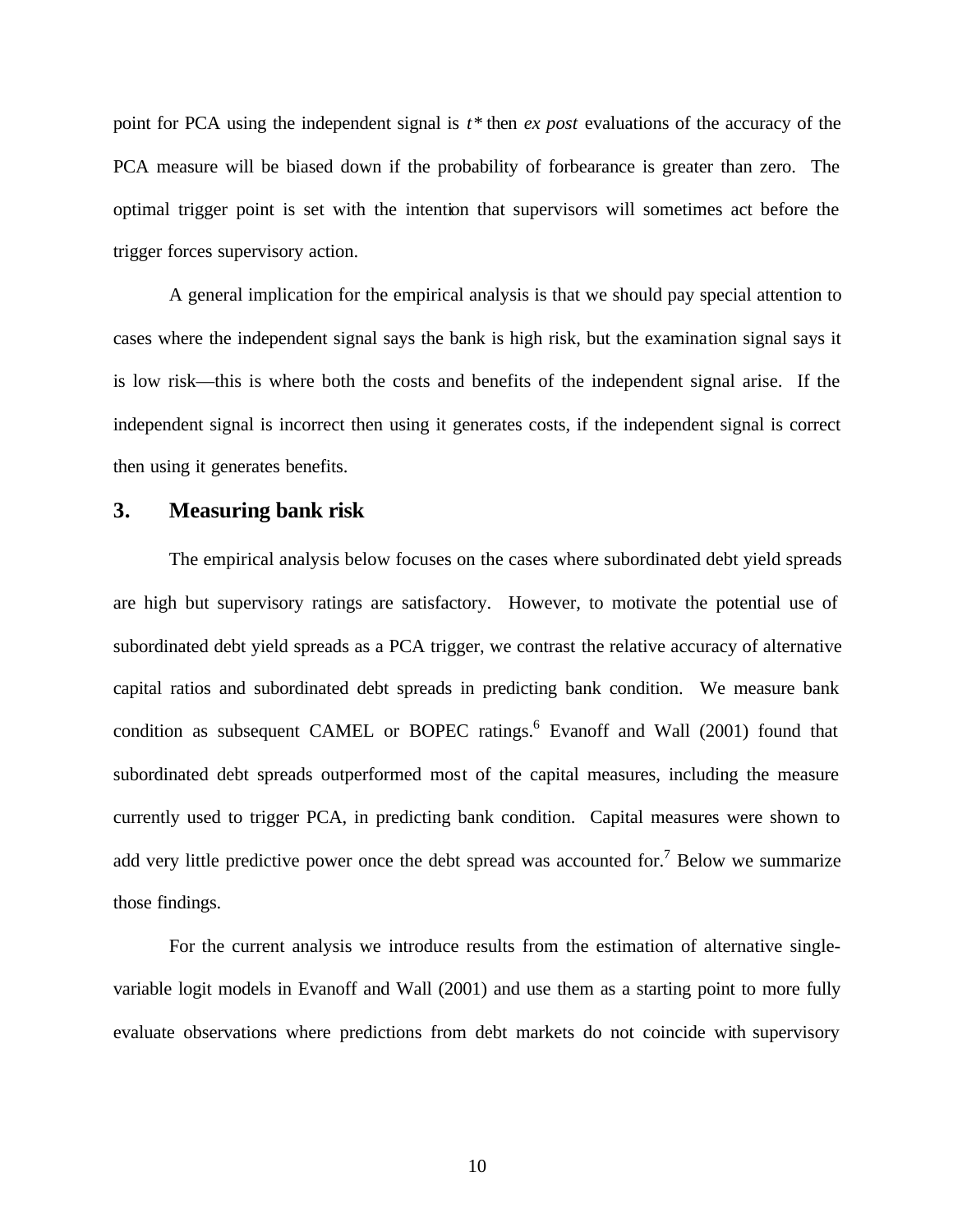ratings. As emphasized in our theory section, these are the very observations where adding a second signal to the PCA process could have the most impact.<sup>8</sup>

#### *3.1 Data*

We use the data developed in Evanoff and Wall (2001). It includes a sample of bank subordinated debt yields between 1985 and 1999 that satisfy two criteria: 1) the issuer must be among the 100 largest domestic banking organizations in the United States, and 2) the bond must be listed on Bloomberg with quarterly yield data. If sufficient trading occurs in a bond, then Bloomberg reports volume-weighted average transaction prices. If trading is not sufficient, then matrix-generated prices based on price quotes from informed market traders are reported. Prices are weighted averages based on a minimum of two price sources and they must be within an "acceptable" tight range.  $9$ 

Much of the analysis in Evanoff and Wall (2002) uses subordinated debt yield spreads over maturity matched Baa corporate bonds. The current analysis evaluates spreads over maturity matched Treasury security yields. Treasury yields are obtained from the Board of Governors of the Federal Reserve System's web site and the spread over Treasuries is calculated as the difference between the subordinated debt yield and the calculated yield on a comparable maturity Treasury security.<sup>10</sup>

We also obtained confidential supervisory ratings from the Federal Reserve Supervision Department database. The ratings are the composite CAMEL(S) rating for banks and the composite BOPEC rating for bank holding companies. About 70% of the observations are at the bank holding company level. Capital adequacy ratios are calculated using data from the Reports of Condition and Income filed by banks (Call Reports) and bank holding companies (FR Y-9C) with their respective federal supervisor.

11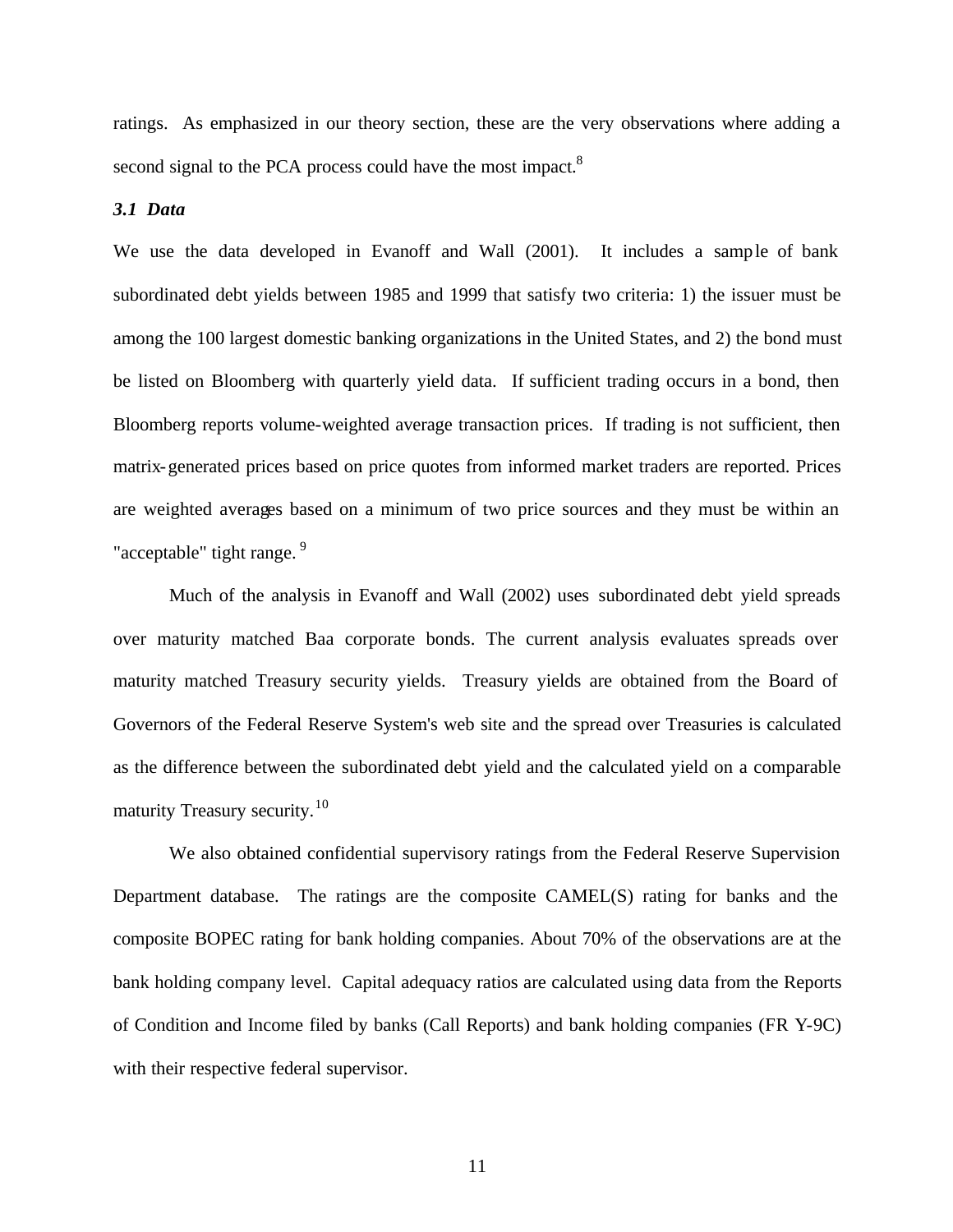We examine a subsample of 452 observations from the data in Evanoff and Wall (2001) that contains complete information on the bond spreads over Treasuries. Within this subsample there are 13 banks with a supervisory rating of 3 or lower.

*3.2 Results*

The results of estimating logit models to predict supervisory examination ratings are presented in Table 1 and are from Evanoff and Wall (2001). They indicate that subordinated debt spreads over Treasuries (*Sub-debt spread over Treasuries*) provide greater predictive power than the current PCA capital adequacy standard (*PCA capital adequacy status*). Although the "percentage correct" is relatively high for the *PCA capital adequacy status*, the high level of "tied" observations suggests the model is not very confident of its assignment of individual observations and the low percentage of correct 3-4 classifications suggests the model is doing very poorly in identifying problem banks. The rather low concordance found using the alternative capital measures raise concerns about their usefulness to forecast future problem banks. Therefore, with one exception, the alternative capital adequacy ratios are generally inferior to the spread measures at predicting supervisory rating; the exception being the *Tier-1 leverage ratio*. Evanoff and Wall (2001), Table 3, present further results from estimating models that include both the debt spreads and capital adequacy measures. Their results indicate that inclusion of the capital measures appear to add little to the explanatory power of the models. The performance of subordinated debt spreads satisfies an important prerequisite for tying PCA to debt market information.

While the spread measures perform better than the current PCA triggers at predicting troubled banks, as discussed below, they still result in a number of misclassifications; i.e., the spread suggests the bank is high-risk while the supervisory rating suggests otherwise. As

12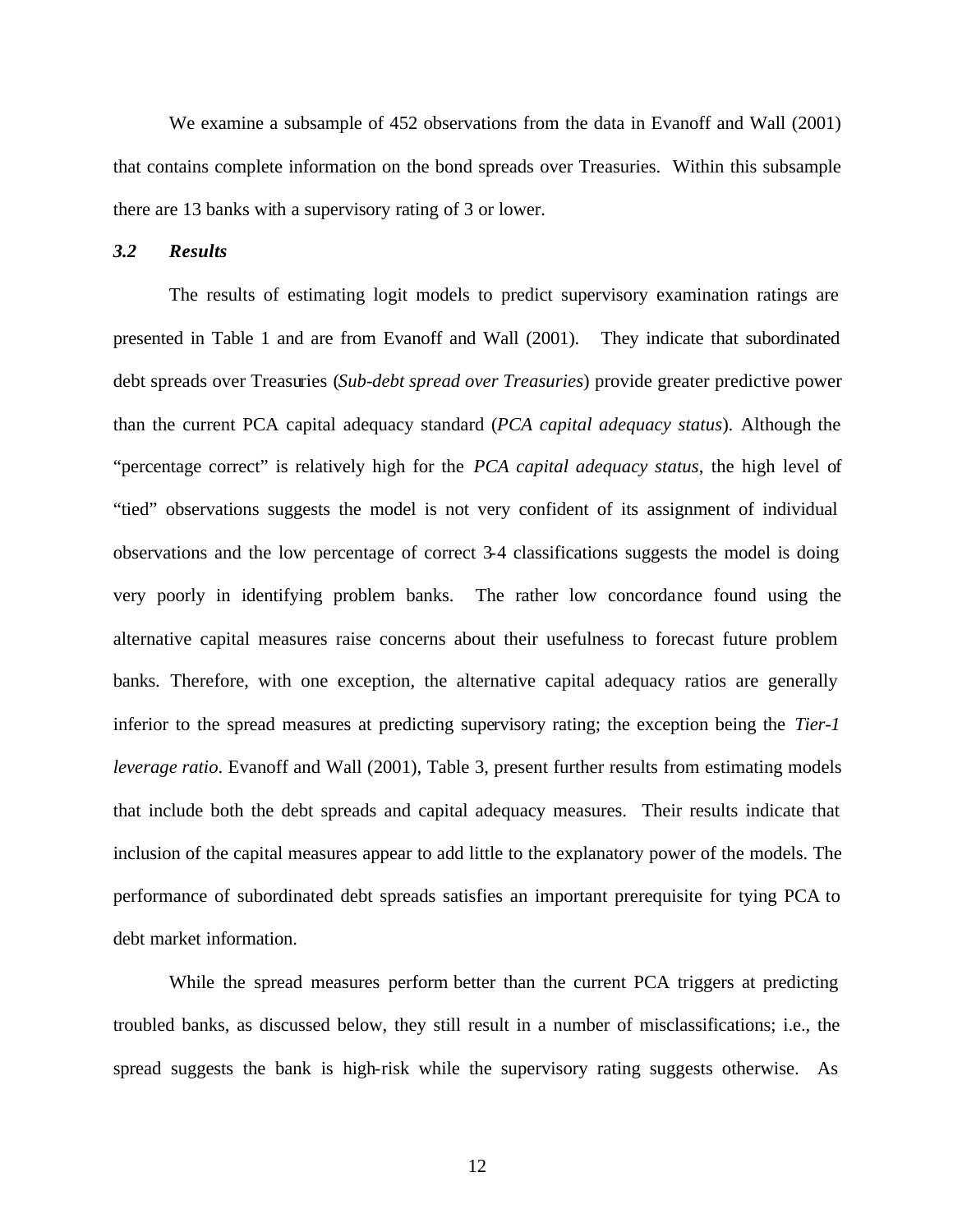discussed earlier, these differences are a prerequisite for generating cost and/or benefits from initiating PCA with debt spreads. Additional analysis is therefore needed to associate the spread and risk measures and to determine the extent of the potential gains from such a program.

#### **4***.* **A more detailed analysis of "misclassifications"**

This section discusses the empirical methodology used to analyze the misclassifications resulting from using the debt spreads to predict risk levels as proxied by supervisory ratings. Can we delineate the source of the differences in bank classification between debt spreads and supervisory ratings?<sup>11</sup> In particular, we consider *a priori* reasons for expecting that in certain circumstances the spread may be a poor indicator of bank condition. We also evaluate situations in which subordinated debt spreads may be a better indicator of bank risk than the model projects.

#### *4.1 Misclassifications and liquidity issues*

The spread on a bank's subordinated debt over comparable maturity Treasury securities may depend on a variety of factors, perhaps the largest of which is the reduced liquidity of bank issues, see Hancock and Kwast (2001). If this premium is approximately the same for all banks, its presence simply requires an adjustment to the spread used to trigger supervisory action. However, if it varies across banks, some additional adjustment needs to be made. Most subordinated debt proposals recognize that bond issues by smaller banks are likely to have higher liquidity premiums because the issue size is smaller and may attract less attention from bond analysts. Hence, smaller banking organizations are typically excluded from mandatory subordinated debt issuance requirements.<sup>12</sup> As a rough first approximation, we consider any debt issue by a bank not among the largest thirty in that year to be likely to have a relatively high liquidity premium. These banks are then excluded from further analysis.<sup>13</sup>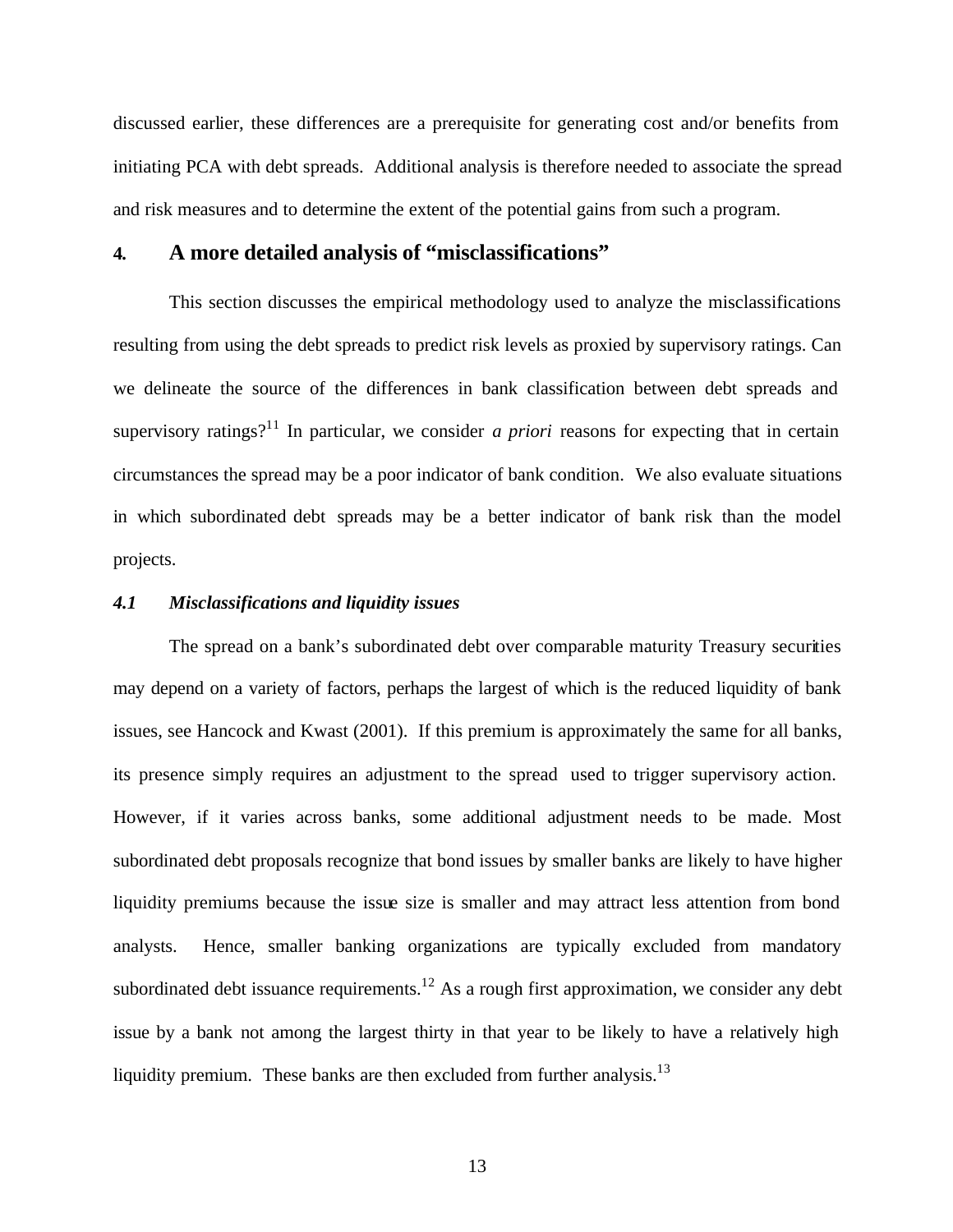#### *4.2 Additional factors to consider in evaluating the accuracy of the yield spreads and examination ratings*

After accounting for the above mentioned liquidity concerns, the remaining observations will be evaluated to determine when the debt yields identified a problem that was apparently not being reflected in the examination ratings. This part of the empirical analysis is made more complicated by our inability to objectively determine the true condition of the bank. Unfortunately, the problem of not having the true measure of a bank's condition is unavoidable in analyzing an independent signal of bank risk. Thus, we examine a variety of measures while being careful to note any limitations on the conclusions that can be drawn from the results. Our procedure is to use supervisory information and a variety of accounting and financial market measures to identify banks that appear to be financially distressed around the time of the examination although the regulatory rating suggests the bank is low risk.

We use two measures of supervisory concern about the bank. The first is whether the bank has been re-examined within a six-month period. While bank supervisors ordinarily go at least one year between examinations, in some cases in our sample the supervisors appeared to be substituting frequent exams for lower CAMEL ratings. Discussions with examiners indicate that this procedure has been followed for some banks at certain times in the past.<sup>14</sup> The second measure of supervisory concern is whether the bank has been or will be rated less than satisfactory within one year of the current rating.

We also consider alternative accounting measures of the condition of the bank. Accounting ratios are accounted for via parameter estimates from econometric forecasting models aimed at identifying problem banks—early warning models. The econometric model approach is more likely to yield an objective risk measure. The models were created to use accounting data to identify potential problem institutions to help guide the use of examination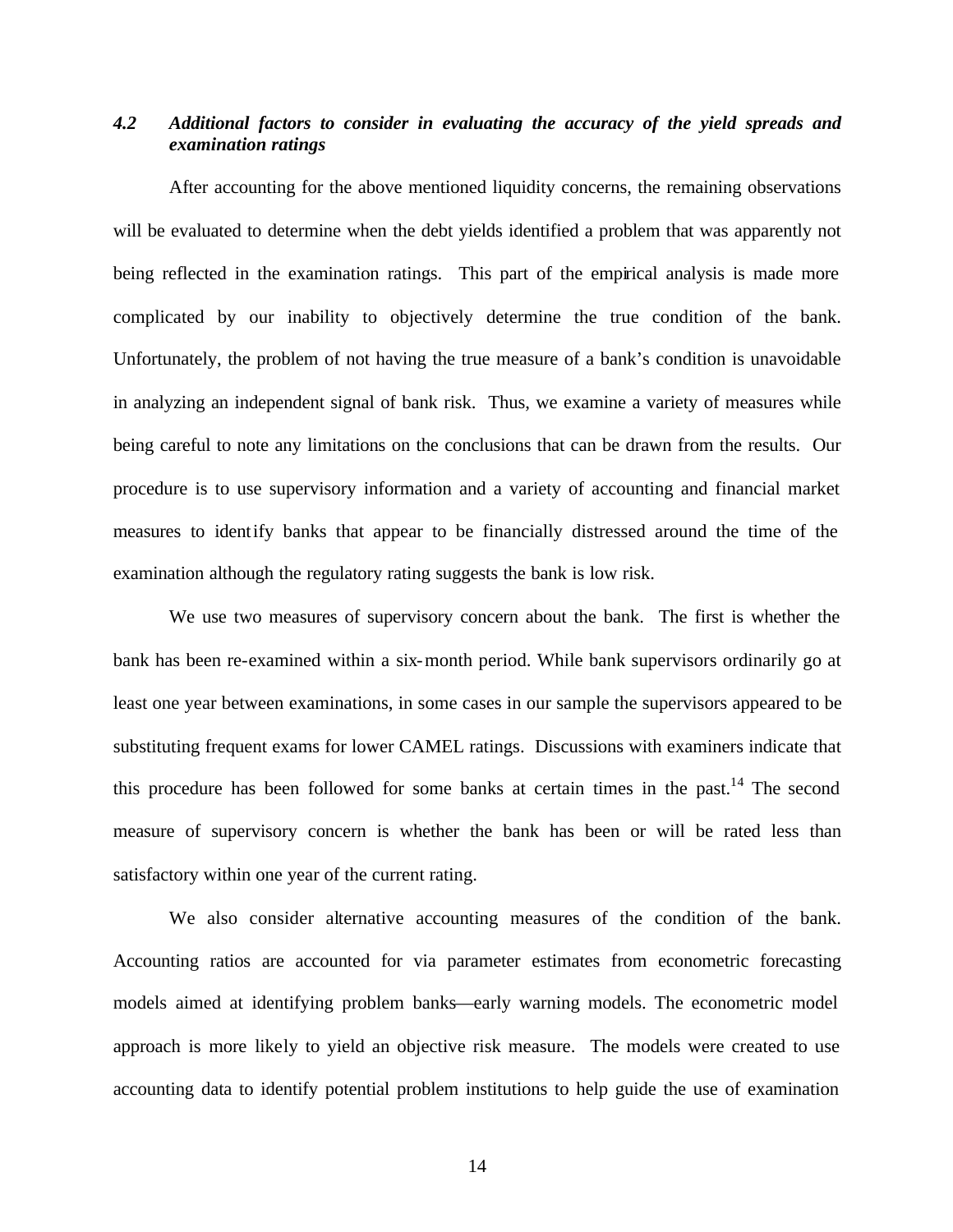resources.<sup>15</sup> If these models indicate that the banks identified by the yield spreads had a higher probability of failure or were good candidates for a rating downgrade, that result would be consistent with debt yield spreads correctly signaling that the bank is high risk.

We use two early warning models to identify banking organizations that were good candidates for downgrades both at the time of the examination and over several subsequent quarters. The first is that of Gilbert, Meyer, and Vaughan [GMV (2000)]. The model is designed to predict future bank supervisory rating downgrades to less than satisfactory condition (i.e., CAMEL 3, 4 or 5) based on accounting data. It is more flexible than other early warning models commonly used by supervisors in that it emphasizes the potential for deterioration in bank condition rather than bank failure; downgrades being a much more common phenomenon during our sample period. As such, parameter estimates are allowed to vary through time to more accurately account for changing influences on bank condition. Where appropriate, we also augment the results of the GMV model with those of the Federal Reserve's "System to Estimate Examination Ratings," or SEER risk rank model, which is used to predict the probability of bank failure.<sup>16</sup> The GMV ratings are obtained from the authors and the SEER risk rankings are obtained from confidential Federal Reserve supervision files.

Common stock prices may also yield information on the financial condition of banking organizations. As a rather crude proxy for bank condition we consider a market-to-book ratio of less than one as being indicative of the equity market's concern about the financial condition of a bank. An alternative measure would be market-adjusted equity returns. We do not include this measure in our analysis, however, because negative equity returns may be caused merely by a firm's transition from having great earnings prospects to having mild difficulties that should not be sufficient to trigger PCA. Another alternative is the price-to-earnings ratio, but the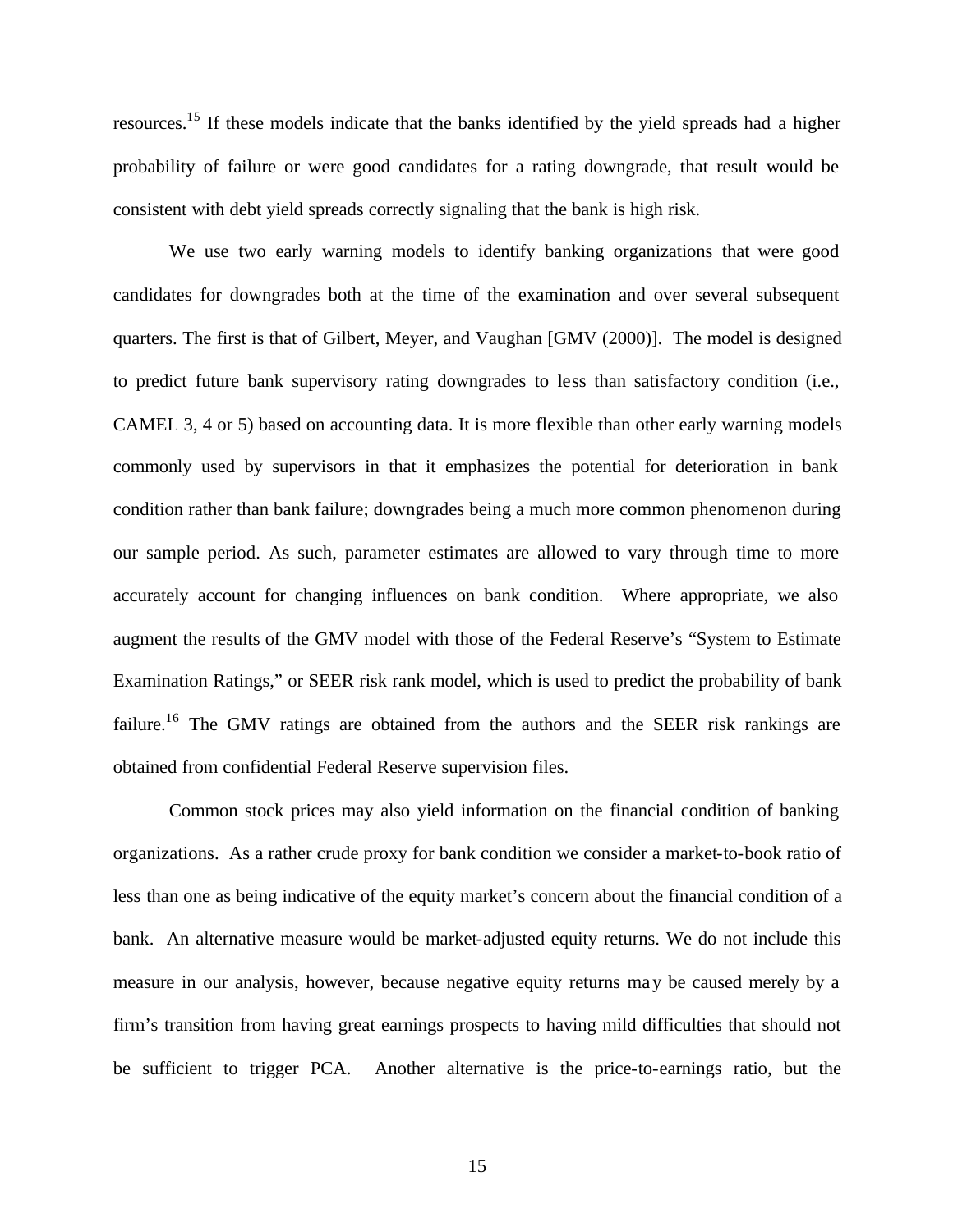interpretation of this ratio is less clear when a bank suffers losses. Thus, results consistent with the supervisors exercising forbearance would be: (1) low debt ratings, (2) the equity market measure indicating problems before the satisfactory examination rating is assigned, and (3) the equity market measure indicating a problem after the examination rating is assigned. The bond ratings are obtained from *Moody's Banking and Finance Manual, various issues.* Market-tobook ratios are obtained from the *American Banker* for the last business day in each quarter.

#### **5. Empirical results**

Based on the model presented in column 5 of Table 1, and employing probability assumptions similar to those employed in Evanoff and Wall (2002), the analysis correctly predicts 288 observations, misclassifies (misses) three high risk institutions and misclassifies (erroneously classifies as high risk) 183 observations. The 183 type-2 errors can be significantly improved upon by raising the spread threshold from an 84 basis point spread to 90 or 100 basis points.<sup>17</sup> However, we base our analysis on the 84 basis point spread to approximately match the cut-off point suggested by the logit estimation results in column 5 of Table 1 and to enable us to compare results using spreads over alternative debt instruments.

The cut-off point of 84 basis points correctly classifies 10 of the 13 banks with CAMEL ratings of 3 or 4. The bulk of the following analysis emphasizes the 183 additional banks (35% of the highly rated banks) classified as problem institutions although the supervisory rating suggested otherwise. As mentioned above, the misclassification may occur for a number of reasons including the possibility that subordinated debt markets simply incorrectly classify lowrisk institutions as high-risk. We evaluate this possibility. The first subsection compares the high-spread banks with the remainder of the sample, the next subsection further analyzes the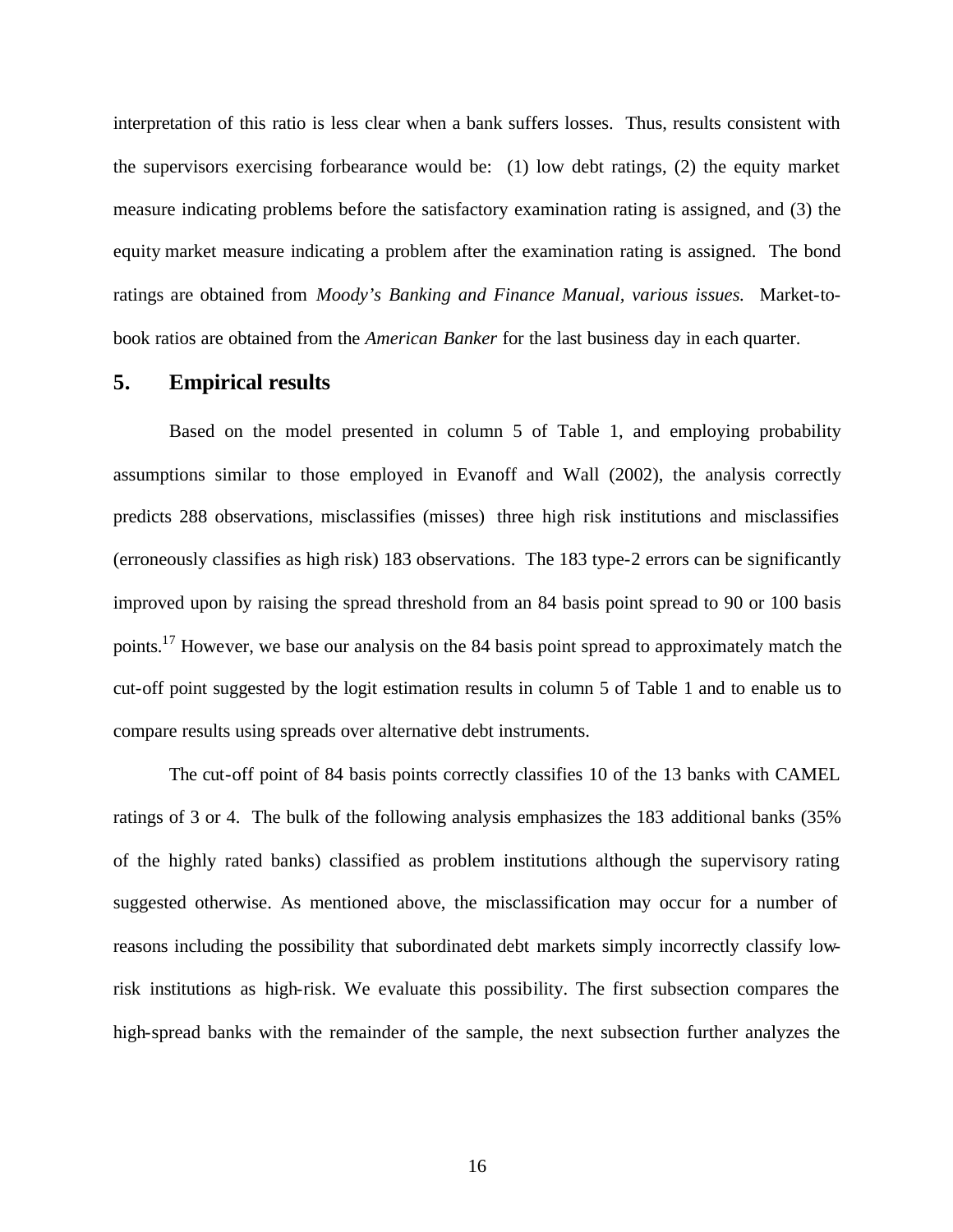characteristics of the high-spread banks and the final subsection summarizes the lessons learned from the empirical analysis.

#### *5.1 Contrasting high- and low-spread banks*

A comparison of certain characteristics of banks with high spreads versus those with low spreads is found in Table 2. The results presented in the first three rows suggest there is little difference in capital adequacy ratios between the high-and low-spread groups, in either a statistical or economic sense. We also found that there was essentially no difference in an ordinal PCA capital adequacy measure taking on values from 1 to 5 depending on whether the bank is considered Well Capitalized, Adequately Capitalized, Under Capitalized, Significantly Undercapitalized or Critically Undercapitalized, respectively, under the guidelines introduced in the early 1990s. This index is of particular interest since it is the measure currently being used to trigger PCA.

Substantial differences exist, however, across the two subgroups using alternative criteria to measure potential bank problems. To incorporate information from early warning models, two alternative measures based on the GMV (2000) regulatory downgrade model are presented in Table 2. The first, GMV-1, is a measure of the probability of a downgrade based on beginning of year projections. GMV-2 is based on end-of-year data; thus it measures conditions realized during the year and can be considered more of a current-condition measure while the GMV-1 measure is more forward looking. Each measure is indexed to the mean of the non-problem bank subsample.

The GMV-1 measure of bank condition for our high-yield spread subsample is over four times that for the other group, suggesting a substantial difference in the potential for downgrades to less than satisfactory status across the two groups.<sup>18</sup> Results using the GMV-2 measure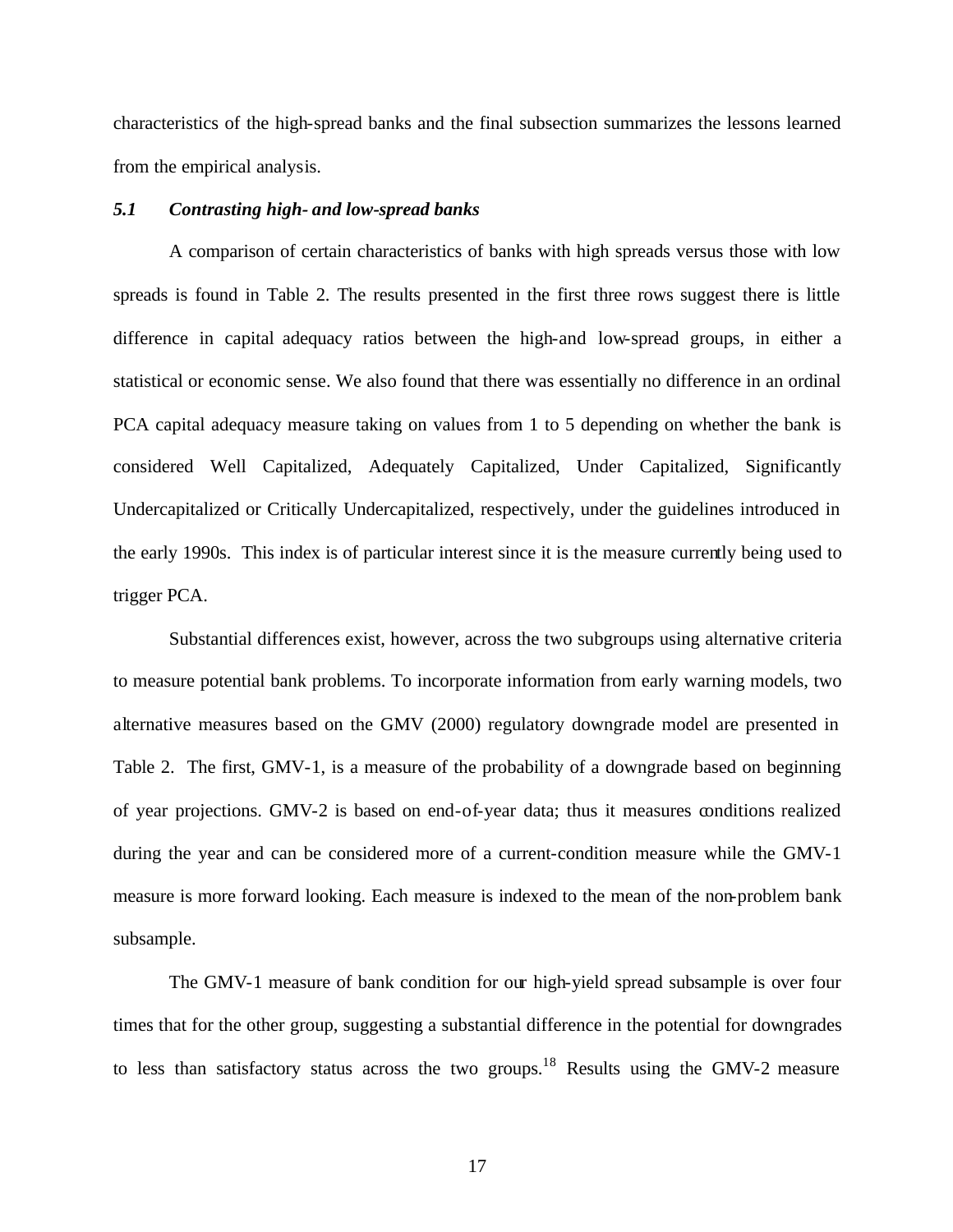suggests even greater differences. There are also differences using the regulator's SEER model. Thus, there is some evidence that the "misclassified" observations may be different from satisfactory rated banks.

#### *5.2 Analysis of high spread banks*

In this section we further delineate the high spread banks. We first separate the banks with high spreads into three groups: those that we can explain as either being in agreement with supervisory ratings, those that may have significant noise in their yield spread measures, and the remaining banks. This remaining group, the 'unexplained' observations, is then further investigated.

The observations that are easily explained are summarized in Table 3. The 193 observations are first ranked by spread with a ranking of 1 assigned to the highest spread and a ranking of 193 assigned to the lowest spread (but greater than 84 basis points). The observations are then separated by these rankings into eight sets of 25, with the last set including the 17 observations with the smallest spreads (but greater than 84 basis points). This procedure allows an evaluation of the accuracy of the spread measure as yield spreads decline while at the same time providing ample protection for the confidentiality of individual bank examination ratings.

The second column contains the number of observations in each set where the bank is rated less than satisfactory (i.e., a CAMEL or BOPEC rating of 3 or 4). These are the observations where the yield spreads and the supervisors appear to be reaching similar conclusions. For example, among the banks with the largest 25 yield spreads, two banks were rated less than satisfactory by the supervisors.

The third column contains the number of observations with potentially noisy data because the observations came from a smaller bank. For example, eight banks with spreads ranked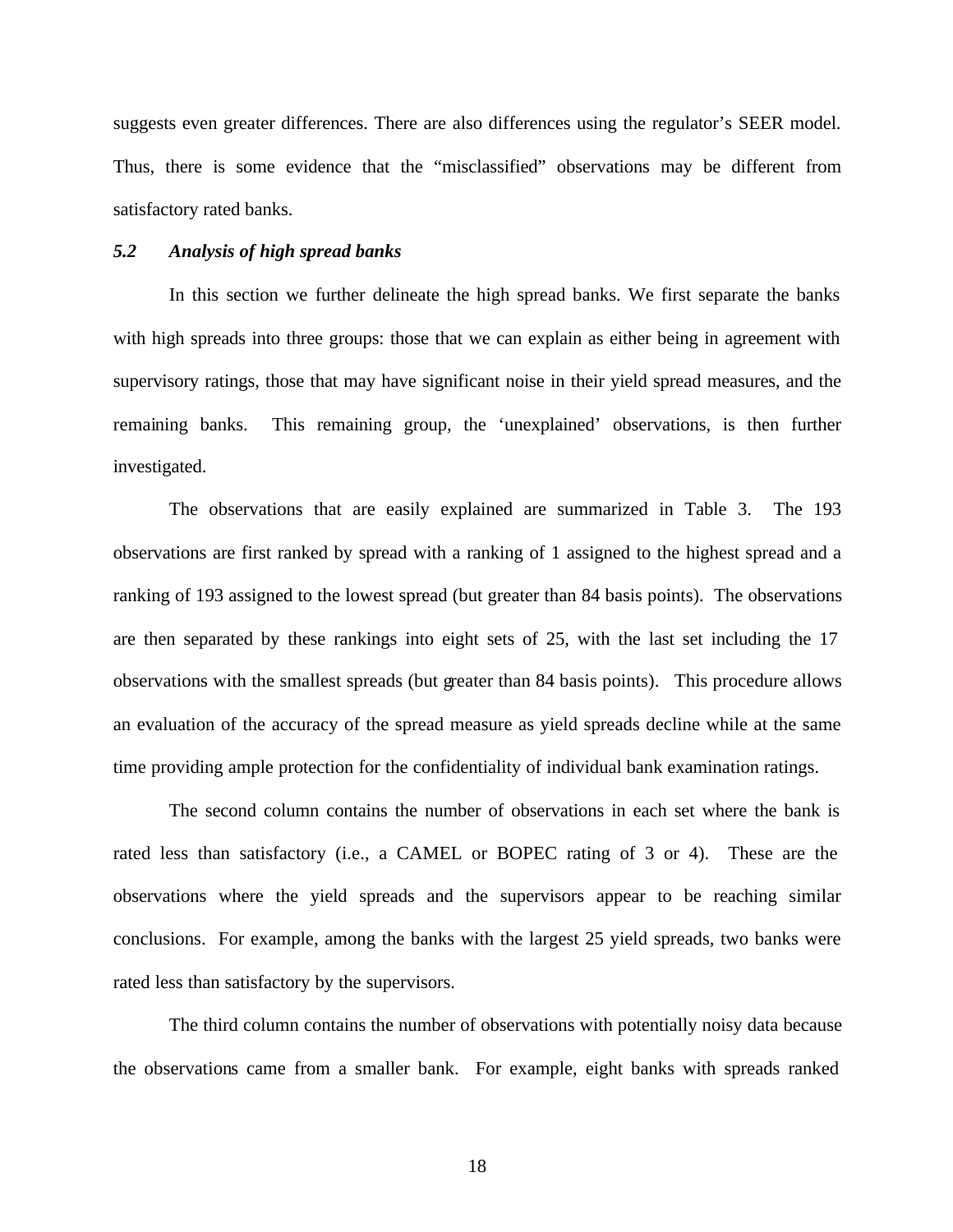between 26 and 50 in our sample fall into the category of banks with potentially noisy data. The fourth column contains the unexplained observations where the bank received a satisfactory rating and there is no obvious indication that the spread measure contains unusual noise.

Table 4 provides an analysis of the unexplained misclassifications. Columns 3 through 7 of Table 4 provide information on the extent to which other risk measures suggest the bank was high-risk. A high early warning score is defined as one at least four times the mean value of the GMV-1 model, GMV-2 model or SEER model. In some cases there may be multiple reasons for classifying the bank as potentially high-risk, thus a bank may be included in more than one of the columns. For example, a bank that was re-examined within six months and had a high early warning score would be included in both of those columns. Column 8 gives the number of banks for which, after accounting or these additional factors, there is still no indication of higher risk.

The results in Table 4 suggest that a significant proportion of the unexplained observations with high yield spreads had one or more indicators that the bank was actually high risk. Combined with the banks that were assigned less-than-satisfactory regulatory ratings, this suggests that many of the banks that subordinated debt markets suggested were high-risk, were also banks about which the supervisors or market had some concerns.

After accounting for these indicators of above-average risk, we are left with thirty-nine bank observations with no obvious indication of problems; from an original 183 misclassifications. While a number of these would have been eliminated if we had adjusted our threshold criteria to 90 or 100 basis points, whether one chooses to do that depends on how one weighs the costs of disciplining a sound bank versus the costs of failing to discipline a weak bank. However, we still would have been left with some banks misclassified as risky banks as a result of their relatively high spreads.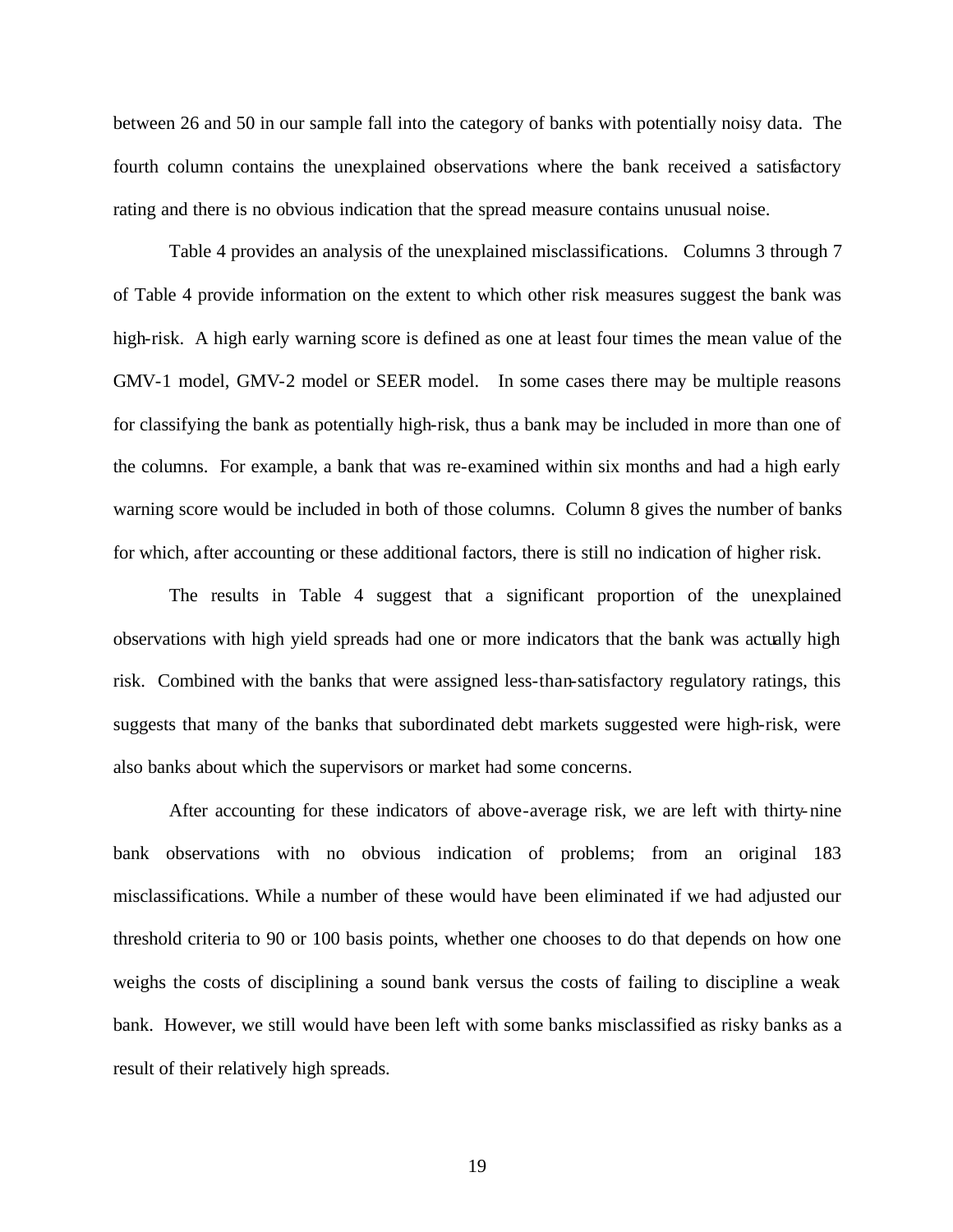Comparisons of these results with those found using a spread over Baa rated debt [Evanoff and Wall (2002)] indicates that use of the spread over Treasuries results in more misclassifications as type-2 errors. In the analysis using spreads over Baa yields, 21% of the unexplained observations (after accounting for thin market trading and data concerns) showed no indication of having higher risk characteristics. In the current analysis (after accounting for thin market trading) 40% of the observations showed no indication of having higher risk characteristics---i.e., contrasting columns 2 and 8 of Table 4. Additionally, the unexplained observations using the Baa spreads were generally bunched near the threshold; that is these observations had relatively low spreads in the group of misclassified observations. In the current analysis, the misclassifications are more evenly spread across various spread-groupings (rows in Table 4) instead of being bunched at or near the threshold. Thus, the spread over Treasuries does not appear to perform as well as the spread over Baa rated corporate debt in identifying high-risk banks.

One important difference between the sample used in this study and that in Evanoff and Wall (2002) is that the current study incorporates a longer sample period. The earlier study was limited to the 1990 to mid-1998 period due to limitations of their corporate bond yield spread data. The longer sample period used in this study incorporates the collapse and restructuring of Long-Term Capital Management (LTCM) in September 1998. An important part of LTCM's strategy was to earn profits by supplying liquidity to a number of relatively illiquid markets. LTCM's positions were unwound and its operations were ultimately shut down after September 1998, resulting in a reduction in liquidity and an increase in liquidity premiums in a number of markets [see President's Working Group (1999)]. If the collapse and restructuring of LTCM caused an overall increase in liquidity premiums in corporate bond markets, the spread of bank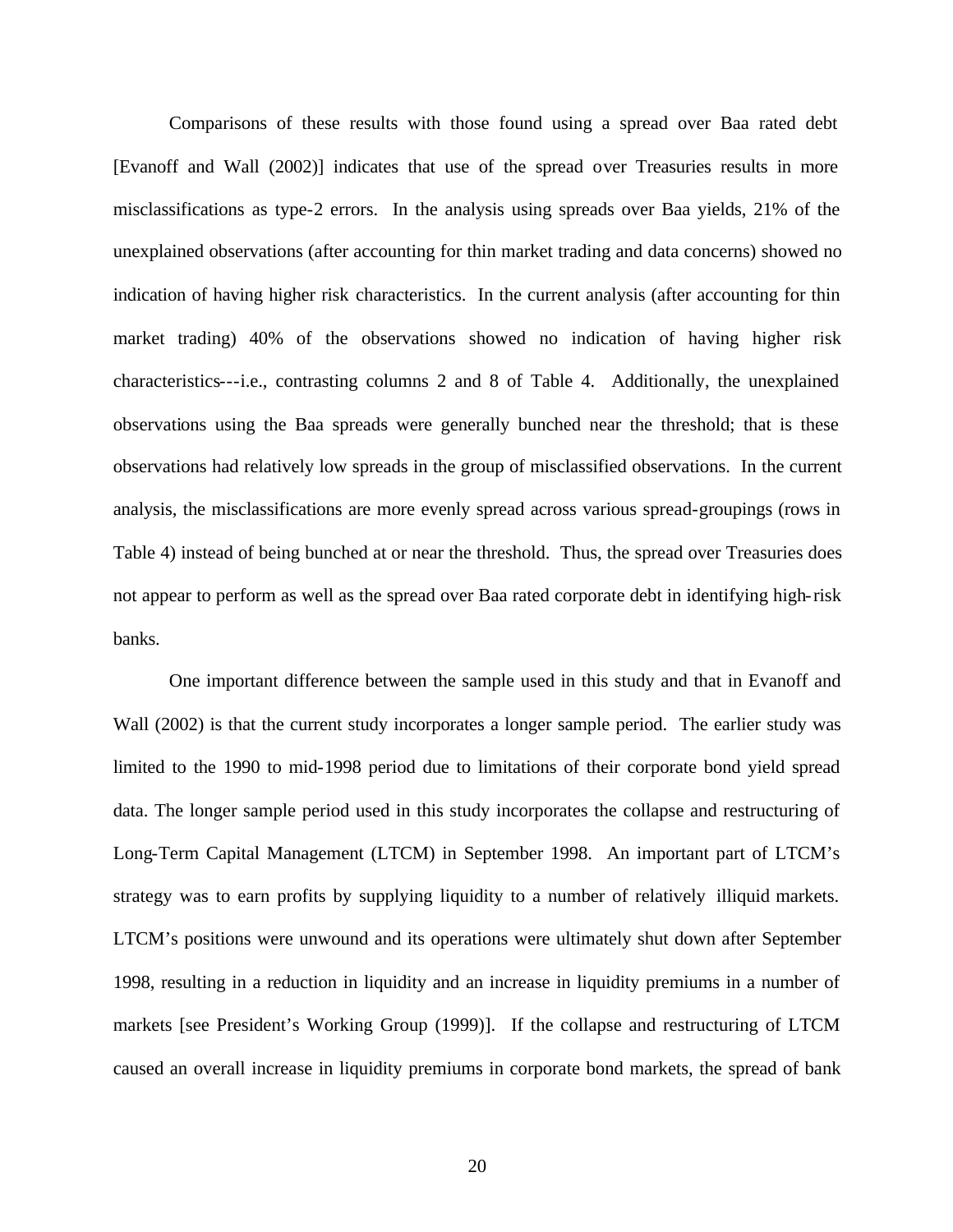subordinated debt issues over Treasury securities during this period would also have increased. Such an increase would be mistaken as an increase in credit risk premiums for the post-LTCM sample of bank subordinated debt in Tables 3 and 4.

#### *5.3 Post Long-Term Capital Management*

This section explores the possible impact of LTCM on the information content of subordinated debt yield spreads by dropping those observations from September 1998 to the end of the sample period. If the collapse and restructuring of LTCM increased liquidity premiums then deleting observations after its collapse should reduce the proportion of unexplained observations for which there are no obvious indicators of risk.

Deleting all of the observations from September 1998 to the end of the sample reduces the number of high-spread observations by 75 to 118. The results from the pre-LTCM period are presented in Tables 5 and 6 in a format similar to that of the entire sample in Tables 3 and 4.

In contrast to the results for the entire sample, most of the observations in Table 5 with less than satisfactory supervisory ratings are in the group of banks with the highest spreads. Also, the number with less than satisfactory ratings declines uniformly as the spread increases.

The number of observations with no indicator of problems in Table 6 (row 8) is less than the number with no indicator in Table 4 for each of the rows. The number with no indication of problems in the group of banks with the highest spreads drops from 3 to 1, the number in the group ranked from 26-50 drops from 7 to 5, and the remaining declines are even more dramatic. The fall also occurs as a proportion of the unexplained observations (contrasting columns 2 and 8 of Tables 4 and 6). The proportion of unexplained observations with no indicator of risk drops to 23% (14/62), which is essentially the same as Evanoff and Wall (2002) found using Baa spreads. However, the results in Table 6 differ from those obtained using spreads over Baa debt in that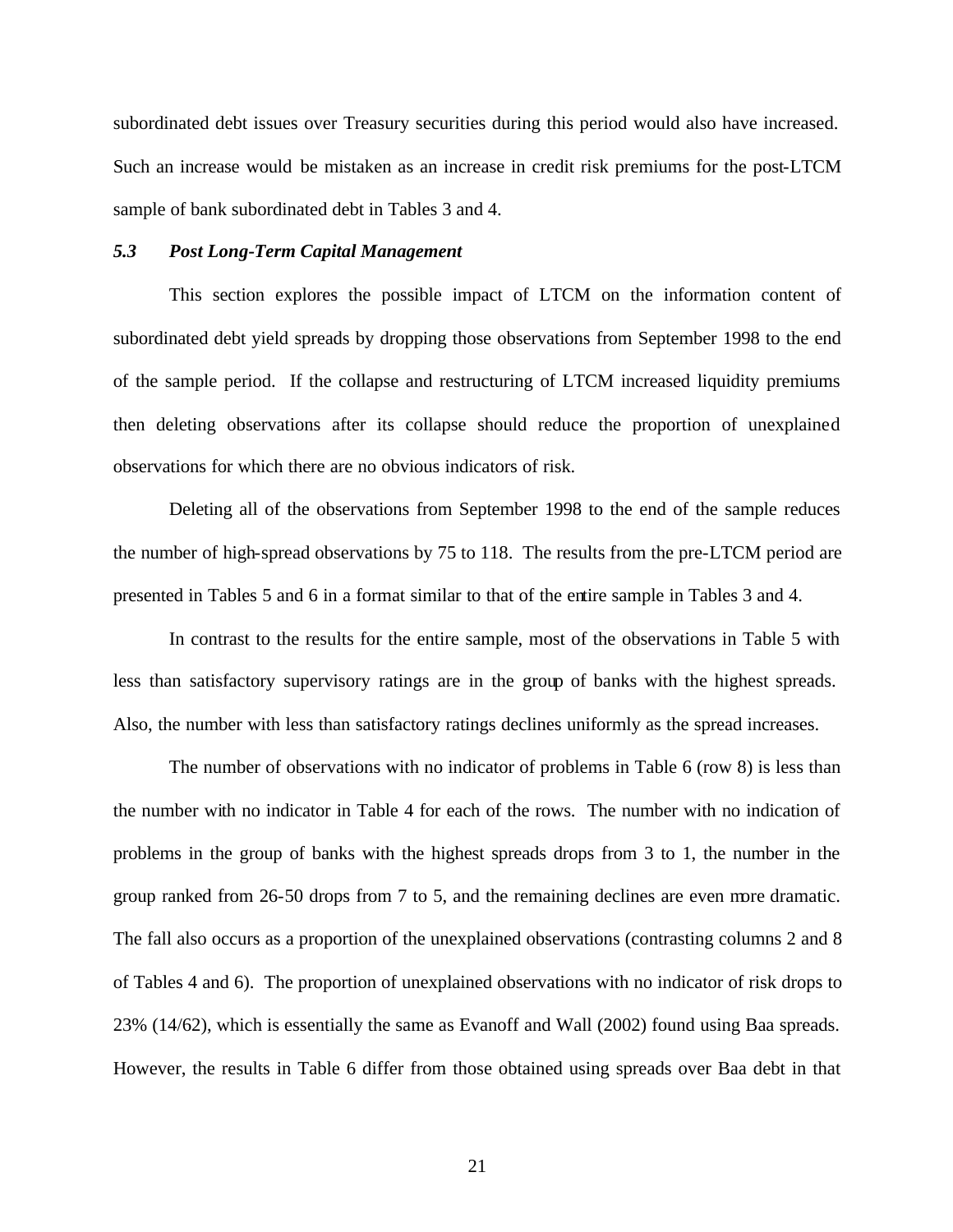over one-third of the observations with no indicator or risk are in a category of banks with relatively high spreads (see the row for banks with the 26-50 highest spreads in Table 6*).* Taking a closer look at observations in this row, however, a majority of them were obtained from a single quarter in 1987. This suggests that closer analysis of these observations may yield additional insight into potential issues surrounding market disruptions that need to be considered when using subordinated debt yield spreads; particularly spreads over Treasuries.

While the collapse and restructuring of LTCM appears to have influenced the liquidity premiums on corporate bonds, its collapse and restructuring may also have influenced the credit risk spreads on these bonds. The collapse may have increased credit risk premiums to the major banks that were LTCM's creditors and counterparties in over-the-counter (OTC) derivative transactions due to the risk that LTCM would not be able to honor these debts. The collapse may also have threatened the value of the trading and investment portfolios of banks that held positions similar to LTCM if portfolios had to be liquidated at distressed prices. While such a credit risk increase in spreads is potentially important for some banks, it appears not be very important for our sample. The banks that were most exposed to LTCM were the money center banks that had credit exposure to LTCM and may also have had similar trading positions. Given that LTCM was restructured without major losses to creditors and its positions unwound in an orderly manner, its creditors suffered, at most, minor losses. If some bank's subordinated debt yields experienced large increases in credit risk premiums due to LTCM, the jump in yields should have happened to the largest banks in the September or possibly December 1998 periods. Yet, looking at our sample during this period, there is only one large bank that could have experienced such an increase in credit spreads.<sup>19</sup>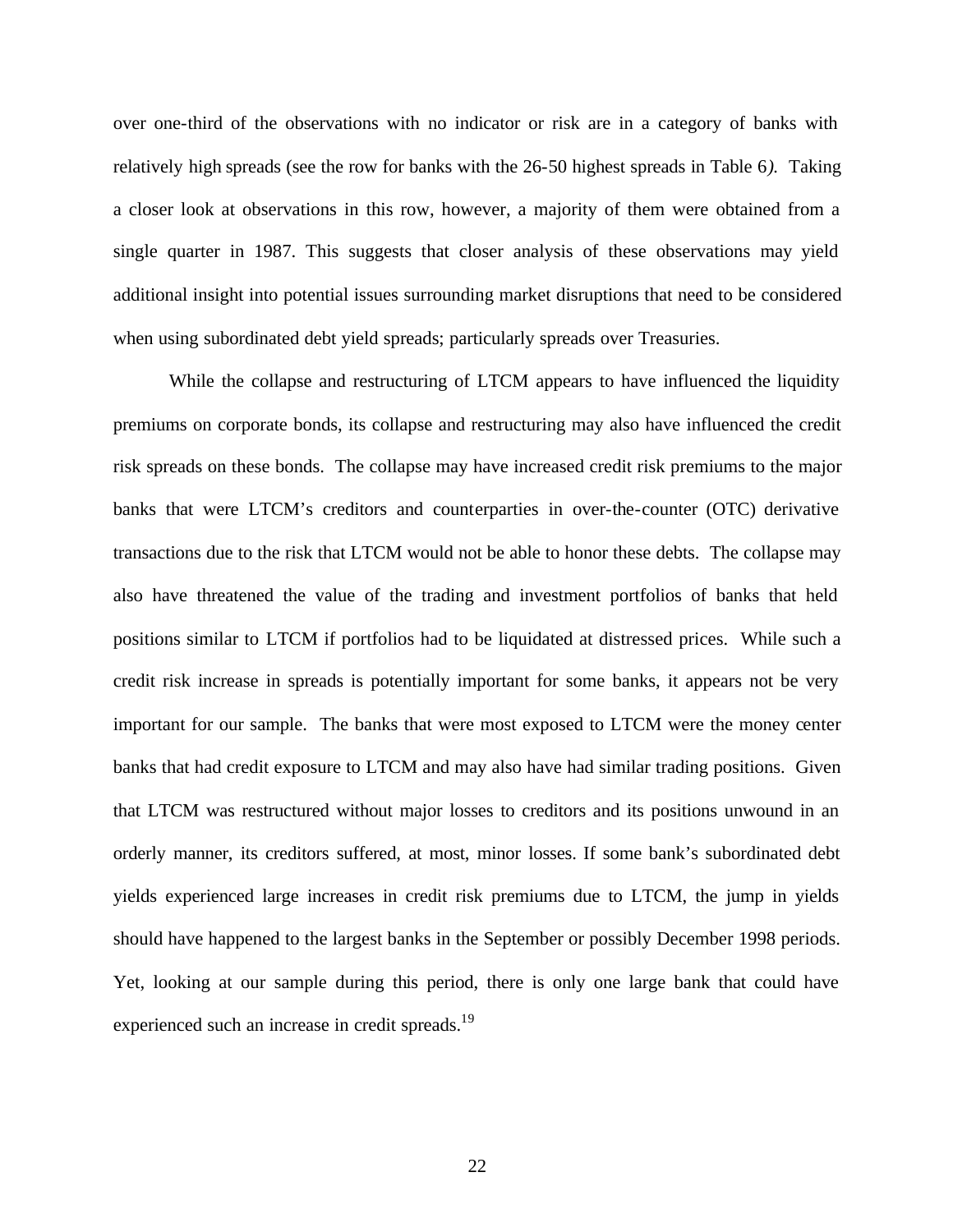A second way in which LTCM may have influenced credit spreads is by reinforcing market perceptions that some financial firms are too-big-to-fail. In LTCM's case, the Federal Reserve Bank of New York organized the meetings to restructure LTCM. While the Reserve Bank did not provide any direct support to LTCM, its role in facilitating the meetings might lead some market participants to expect Federal Reserve intervention should a large bank encounter financial problems. This may be a particular concern given that LTCM was a hedge fund, not a bank, and accordingly did not have a federal supervisor or an important role in the payments system. If credit spreads declined due to a strengthening in the conjectural value of a too-big-tofail policy, that effect is swamped in our data by the liquidity impact of LTCM.

Thus, the finding that LTCM may have increased the liquidity spreads on bank subordinated debt tends to support the recommendation of Evanoff and Wall (2000a, 2000c) to set the threshold for supervisory action based on the Baa spread.<sup>20</sup> However, as discussed in those studies, there are data issues that should be further evaluated and further work looking at the Baa spread during this period would be necessary to confirm the benefits of using the Baa spread.

#### **6. Summary and policy implications**

The ability of PCA to limit supervisory forbearance is substantially weakened by its reliance on capital adequacy ratios where the measure of capital is under the control of banks and their supervisors. One potential complement to capital adequacy ratios would be to use a risk measure extracted from market prices. Perhaps the biggest objection from supervisors to the use of a market-based risk measure is that the measure may signal that a bank should be disciplined even though the supervisor's information suggests the bank is low risk. The risk measures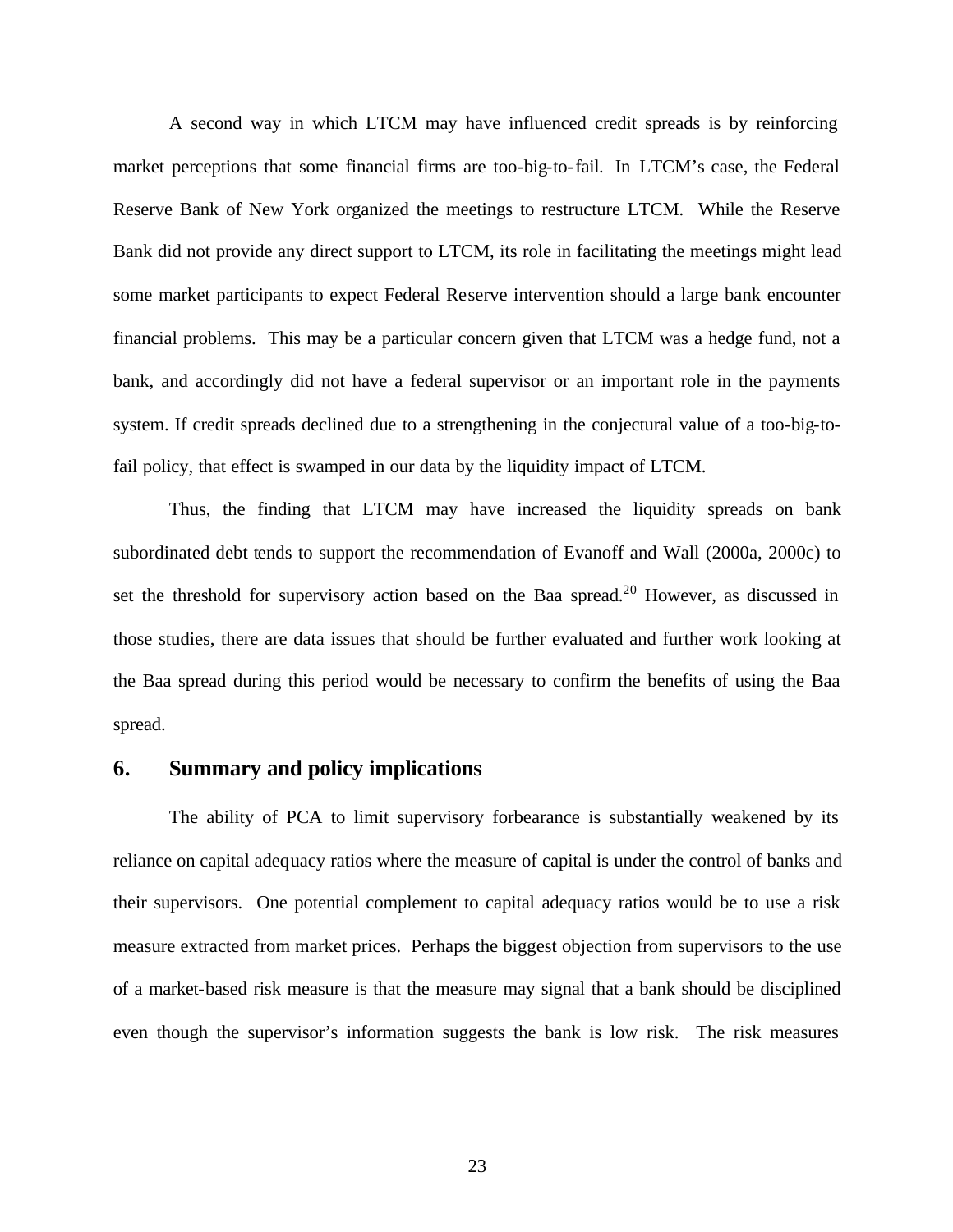extracted from market prices may contain such errors, largely because financial market prices incorporate more than the credit riskiness of the issuer.

This study addresses the concern with using market risk measures both theoretically and empirically. The theoretical section of the paper shows that the use of an imperfect risk measure for PCA can improve outcomes even if the supervisor has perfect information. The reason for the improvement is that the benefits from limiting forbearance may more than offset the gains from the supervisor's superior information.

The empirical analysis focuses on one particular risk measure, the yield spread of subordinated debt securities over comparable maturity Treasury securities. This part of the study uses the methodology that Evanoff and Wall (2002) applied to subordinated debt spreads over Baa bonds. The advantage of using spreads over Treasury securities is that the spread over Treasuries may more accurately capture the probability of failure over the business cycle, albeit at the cost of potentially making the standard more pro-cyclical. The current quality of the data may also be superior when Treasury spreads are considered. A potential cost of using the spread over Treasuries is that short-term market disruptions may affect private debt yields differently than that of Government debt. Thus, spreads over Treasuries may be more sensitive to shortterm changes in liquidity and credit risk than would spreads over private debt yields (e.g., Baa bonds).

The results of examining spreads over Treasury securities suggest that subordinated debt yield spreads have substantial predictive power. However, the results also suggest that the spreads are an imperfect indicator, some high spreads were not accompanied by any other signs that the bank was high risk. Further analysis suggested that a substantial fraction of the apparent classification errors from using spreads over Treasury securities may be due to an increase in the

24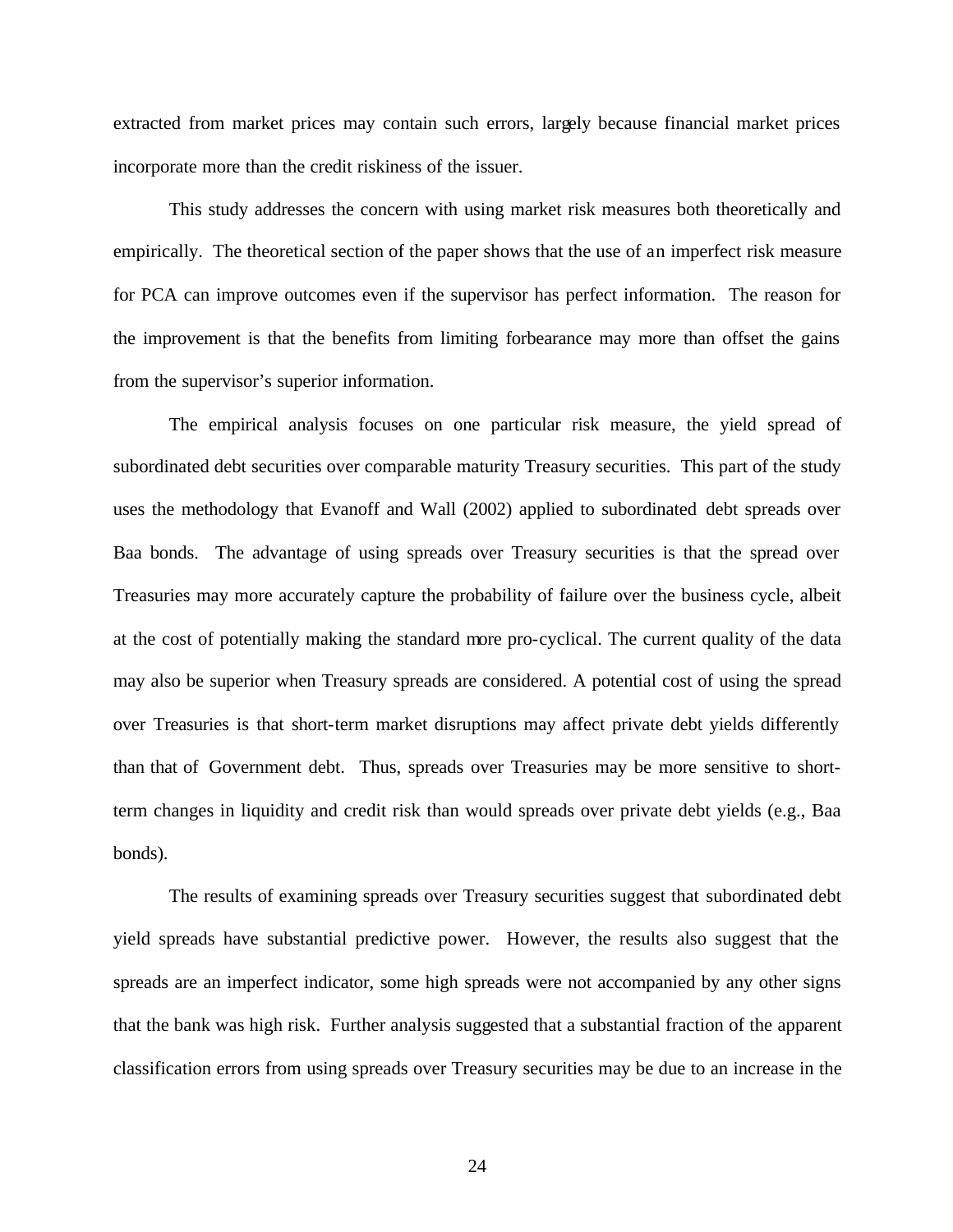liquidity premiums on corporate bond issues in the wake of the collapse of LTCM. This finding suggests that not only do subordinated debt spreads appear to dominate the current capital measures used to trigger PCA, but that careful consideration should be given to determining which spread to use. The findings suggest that the merits of using a spread over a corporate bond index, such as Baa bonds, may exceed those of using alternative spreads and therefore deserves further consideration.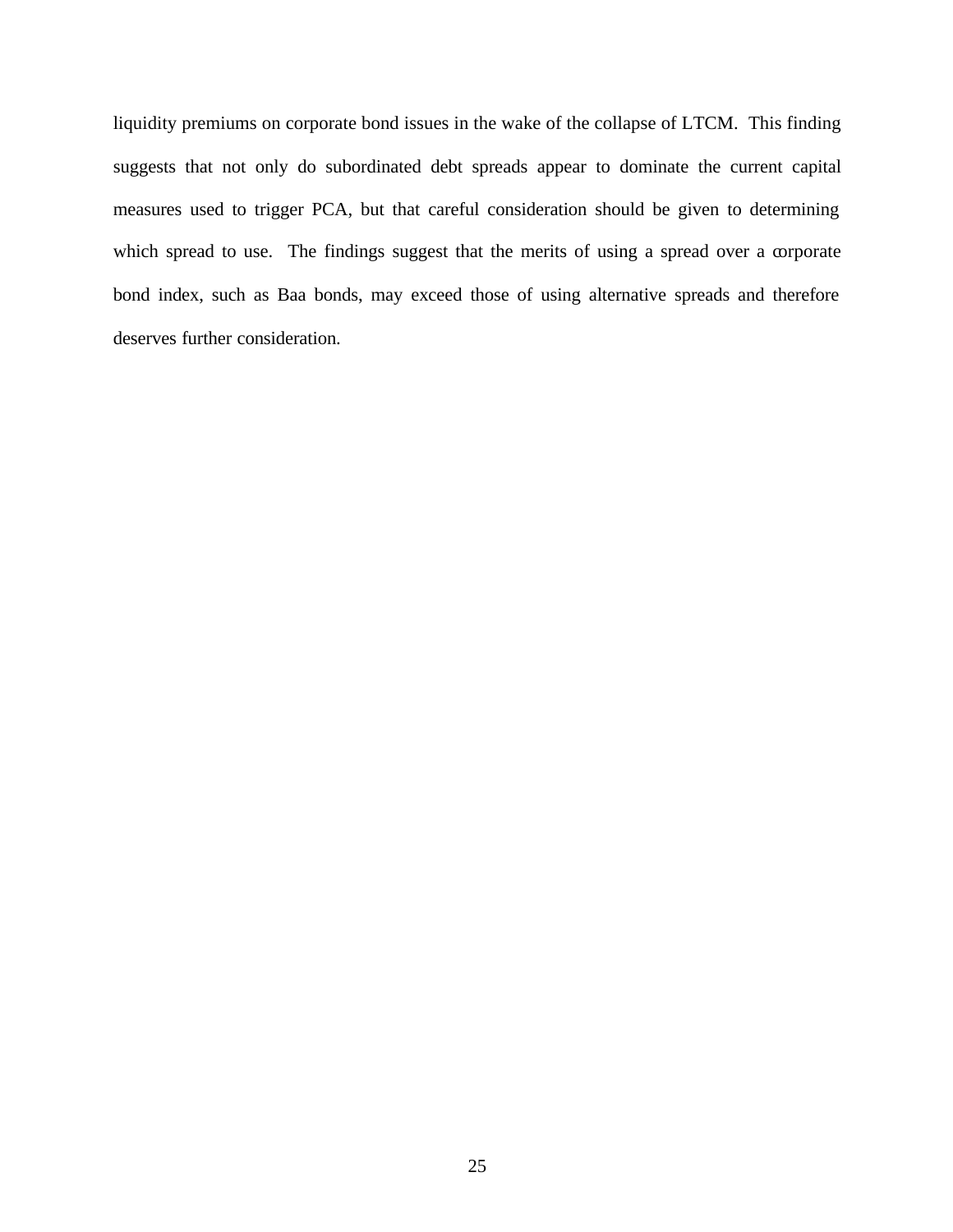#### **NOTES**

1. Section 131 of FDICIA, titled "Prompt Regulatory Action," creates a new Section 38 of the Federal Deposit Insurance Act.

2. For discussions of the benefits of introducing a mandatory subordinated debt program for large commercial banks see Evanoff and Wall (2000a,b,c), Kwast, et al. (1999), and Flannery (2001). While subordinated debt proposals are frequently associated with U.S. banking markets, there is evidence from European markets suggesting similar potential benefits: see Sironi (2001) and Benink and Wihlborg (2002).

3. Evanoff and Wall (2002, p. 1007) discuss alternative means to incorporate subordinated debt yields in PCA which some may find less Draconian and more palpable.

4. One of the major differences being the extent to which the different spreads 'bind' over the business cycle

5. This second signal could be any one of a number of signals including those that are the focus of this study: a capital adequacy ratio and the yield on a bank's subordinated debt. However, the signal could take a variety of other forms including the cost of "perks" provided to the CEO if these signals contained information about the bank's quality.

6. These are measures of the composite financial condition of the bank or bank holding company, respectively, as summarized by the federal banking agencies.

7. It could be argued that one limitation of this analysis is the possibility that capital ratios, debt spreads and supervisory ratings may not be independent. Investors in subordinated debt certainly care about supervisor's evaluations and supervisors have demonstrated a strong interest in capital ratios. Supervisors may also care about subordinated debt spreads. Evanoff and Wall (2001) attempted to minimize the potential for supervisory evaluations to influence capital ratios and yield spreads by using the risk measures to predict supervisory ratings in the *following* quarter. Whether spreads influenced examiners is impossible to determine without additional information; however, discussions with examiners suggest that supervisors were not placing much weight on subordinated debt spreads in the late 1990s. However, since we are analyzing observations where the two measures *differ,* whether the two measures are independent is less important.

8. Readers interested in a more thorough critical analysis of the use of capital ratios for triggering PCA are referred to Tables 1-4 of Evanoff and Wall (2001).

9. For a more detailed description of the data see Evanoff and Wall (2001, 2002).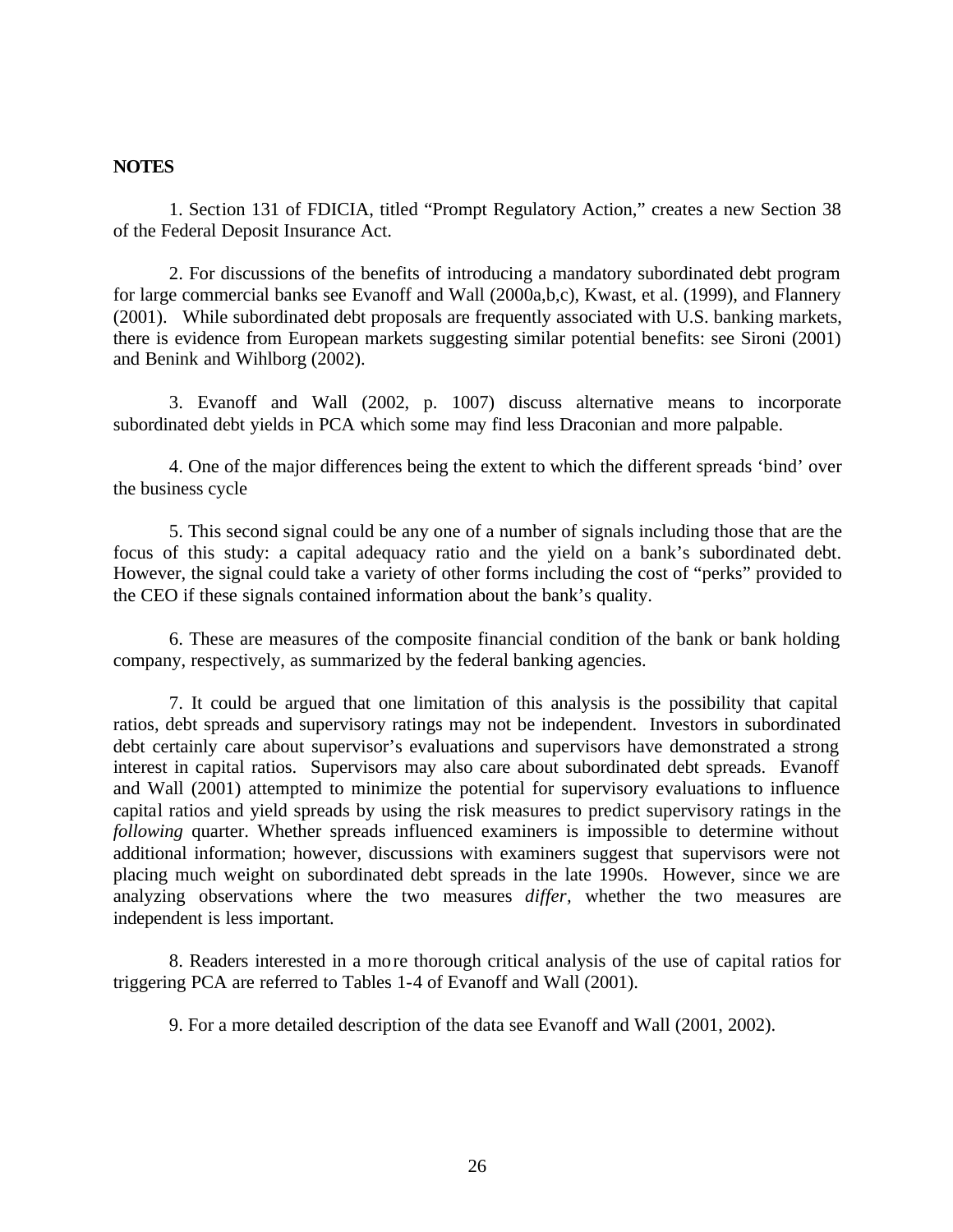10. Comparable maturity Treasury obligations are obtained via linear interpolations of the term structure across 3 month, 6 month, 1 year, 2 year, 3 year, 5 year, 7 year, 10 year and 30 year securities.

11. Evanoff and Wall (2002) address the issue of whether debt spreads and supervisory ratings are measuring the same risk. The concern is that subordinated debt yields reflect only expected losses to the holders of the debt while the primary concern of supervisors is the probability of failure. Thus, any misclassifications may simply result from measuring different risks.

12. For example, Evanoff and Wall's (2000a) proposal would require only the largest 25 banks to issue subordinated debt. Similarly, most of the discussion in Kwast et al. stresses the debt of the top 50 U.S. banking organizations.

13. While this partially addresses the liquidity issue there may still be a time dimension to liquidity (e.g., ad hoc events or cyclical effects) that we are not capturing. In earlier work we attempted to account for this by allowing for fixed time effects in the empirical analysis and the results were not appreciably changed. However, this is an important issue that merits future work to develop a more accurate signal of firm condition.

14. This indicator is not perfect. A follow-up examination may occur for other reasons such as to evaluate the safety and soundness implications of a proposed takeover. However, in most cases in our sample there appears to be confirmation of supervisory concern in the form of repeated re-examinations over the same time period, or signals from one or more of our other indicators. In addition, the fact that the supervisors are substituting examination frequency for lower CAMEL ratings does not necessarily imply that the supervisors are failing to impose adequate discipline. We do not have information on the recommendations made by supervisors to these banks or on what action the supervisors threatened to take if their recommendations were not followed.

15. Krainer and Lopez (2001) augment these models with information from equity markets and find the additional information to be of value in predicting future regulatory ratings.

16. For a discussion of the model see Cole and Gunther (1995) and GMV (2000). The SEER model is less flexible in that bank failures have been so rare during the 1990s that the parameter estimates have been frozen throughout the period.

17. The type-2 errors decline to 153 and 97 for a 90 and 100 basis points spread, respectively. Ones choice of the appropriate threshold depends on the relative trade off in unnecessarily disciplining problem banks versus failing to discipline troubled institutions (i.e., the relative cost of type-2 and type-1 errors).

18. This forward-looking measure best serves the intended role of the model: to predict future downgrades. The alternative measure (GMV-2) is included for robustness since the actual date of the examination information may be closer to the end of the year. Individual year subsamples were also analyzed since the period could be divided into particularly tranquil and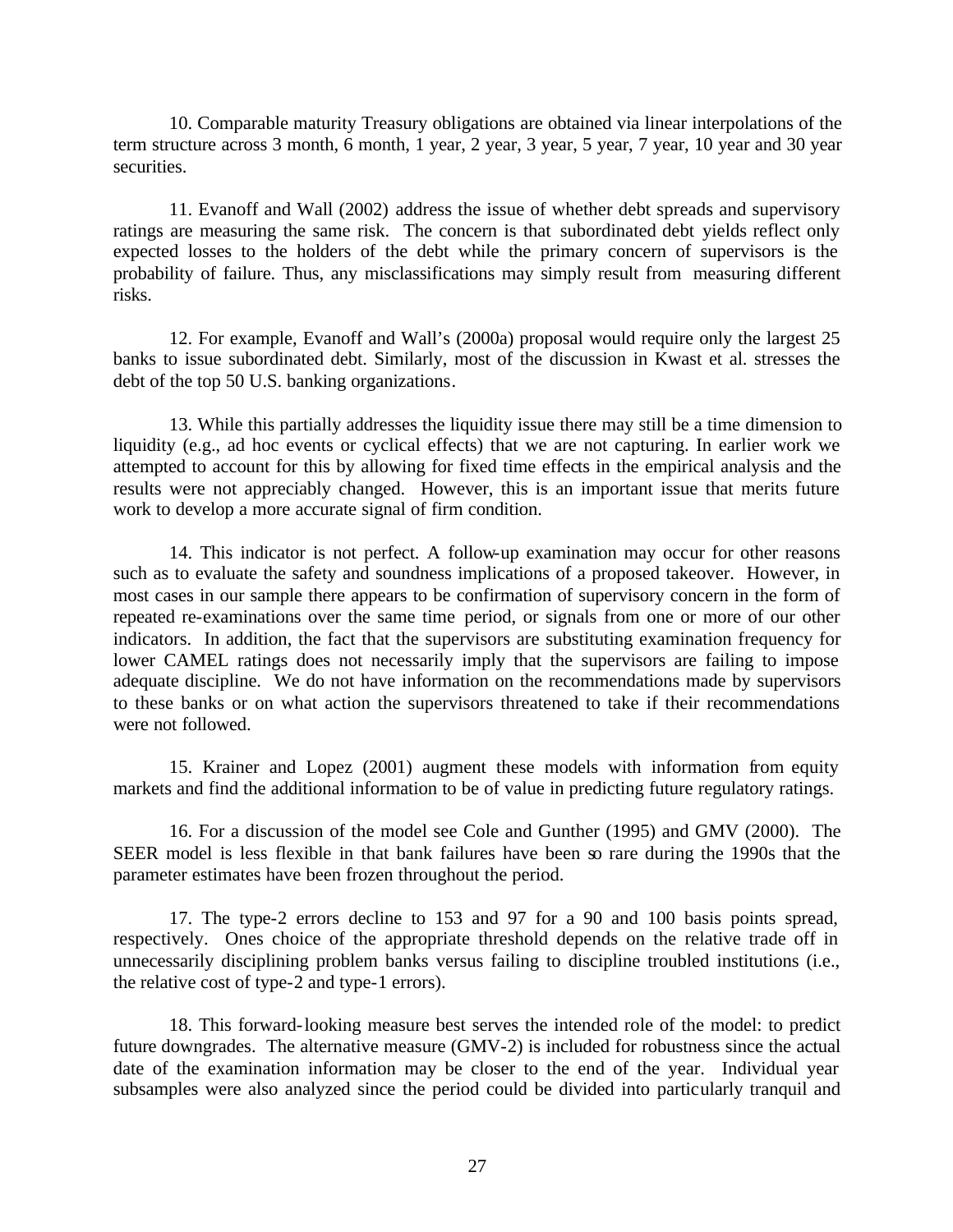less-tranquil subperiods. There was still a consistent difference across subsamples. One caveat, however, concerns the population of U.S. banks used to generate the GMV (and SEER discussed later) prediction model. Although it includes larger banks, the sample is dominated by smaller institutions. Thus, our sample of debt-issuing banks would not be a representative sample of banks from which the model parameter estimates were generated.

19. Recall that in order for a subordinated debt issue to be included in our sample, the issuer must have received a CAMELS (or BOPEC) rating from its federal supervisor in the following calendar quarter. Thus, many potentially relevant debt issues are not included because the bond issuer did not receive a rating during the quarter.

20. For a discussion of data concerns see Evanoff and Wall (2002).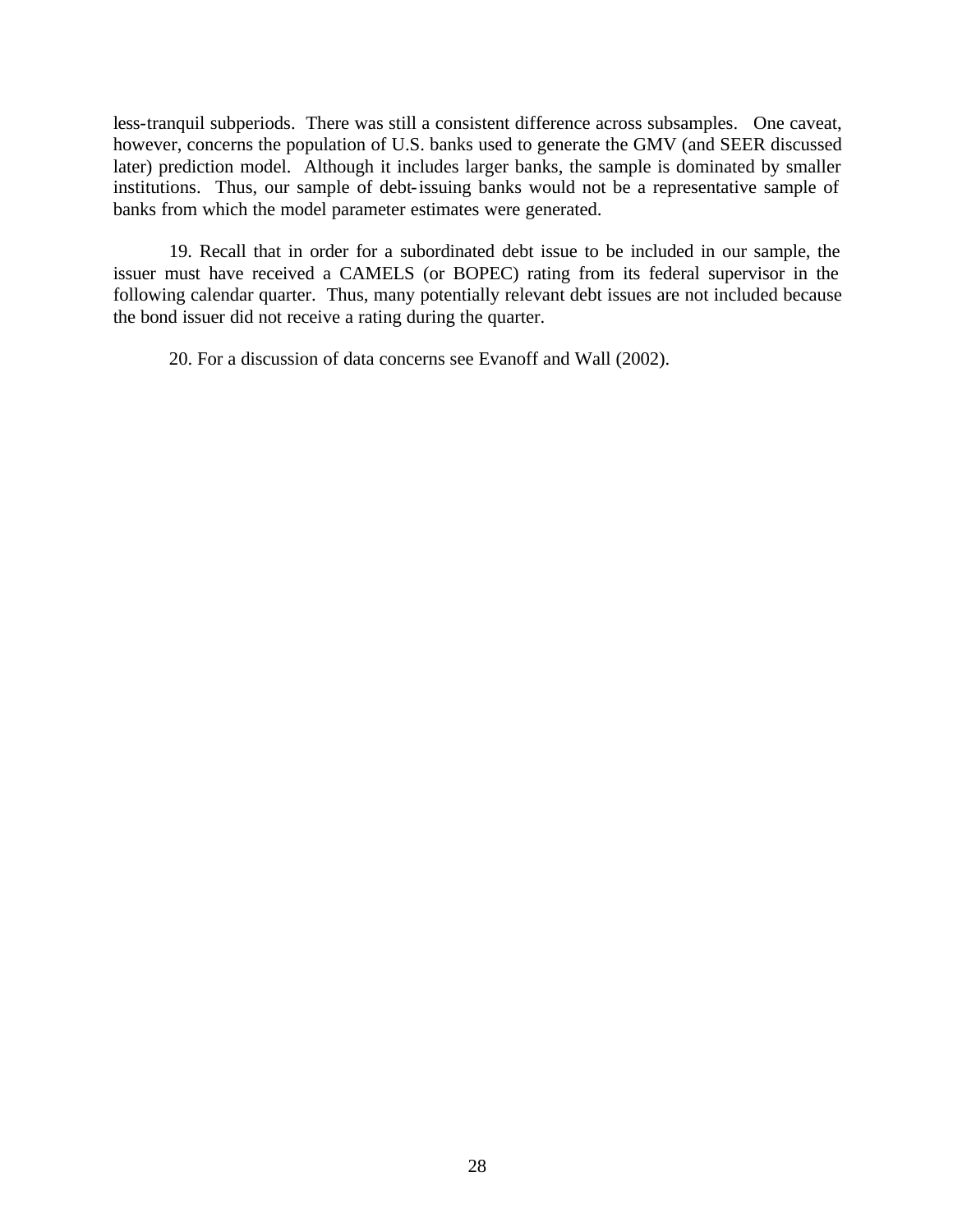#### **REFERENCES**

Bank for International Settlement. 2001. "The New Basel Capital Accord." Consultative Paper Issued by the Basel Committee on Banking Supervision, June.

Benink, H. A. and C. Wihlborg, 2002. "The New Basel Capital Accord: Making it Effective with Stronger Market Discipline." European Financial Management, 8, pp. 103-115.

Cole, R.A. and J.W. Gunther. 1995. "FIMS: A New Monitoring System for Banking Institutions." Federal Reserve Bulletin, 81, pp.1-15.

Evanoff, D.D. and L.D. Wall. 2000a. "Subordinated Debt as Bank Capital: A Proposal for Regulatory Reform." Economic Perspectives, Federal Reserve Bank of Chicago, Second Quarter, pp. 40-53.

\_\_\_\_\_. 2000b. "The Role of SND in Bank Safety and Soundness Regulations." Proceedings of a Conference on Bank Structure and Competition, Federal Reserve Bank of Chicago, pp. 480-93.

\_\_\_\_\_. 2000c. "Subordinated Debt and Bank Capital Reform." Research in Financial Services: Private and Public Policy. edited by George Kaufman, Volume 12, JAI Press, pp. 53-120.

\_\_\_\_\_. 2001. "SND Yield Spreads as Bank Risk Measures." Journal of Financial Services Research, 20, pp. 121-46.

\_\_\_\_\_. 2002. "Measures of the Riskiness of Banking Organizations: Subordinated Debt Yields, Risk-based Capital, and Examination Ratings." Journal of Banking and Finance, 26, pp. 989- 1010.

Flannery, M.J. 2001. "The Faces of 'Market Discipline'." Journal of Financial Services Research, 20, pp. 107-20.

Gilbert, R.A., A.P. Meyer and M.D. Vaughan. 2000. "The Role of a CAMEL Downgrade Model in Bank Surveillance." Research in Financial Services: Private and Public Policy. edited by George Kaufman, Volume 12, JAI Press, pp. 265-86.

Gunther, J. W., M. E. Levonian and R. R. Moore. 2001. "Can the Stock Market Tell Bank Supervisors Anything They Don't Already Know?" Economic and Financial Review, Federal Reserve Bank of New York, pp. 1-9.

Hancock, D. and M.L. Kwast. 2001. "Using Subordinated Debt to Monitor Bank Holding Companies: Is it Feasible?" Journal of Financial Services Research, 20, pp. 147-88.

Krainer, J., and J.A. Lopez. 2001. "Incorporating Equity Market Information into Supervisory Monitoring Models." Presented at a Conference on Banks and Systemic Risk, sponsored by the Bank of England, London (May 24).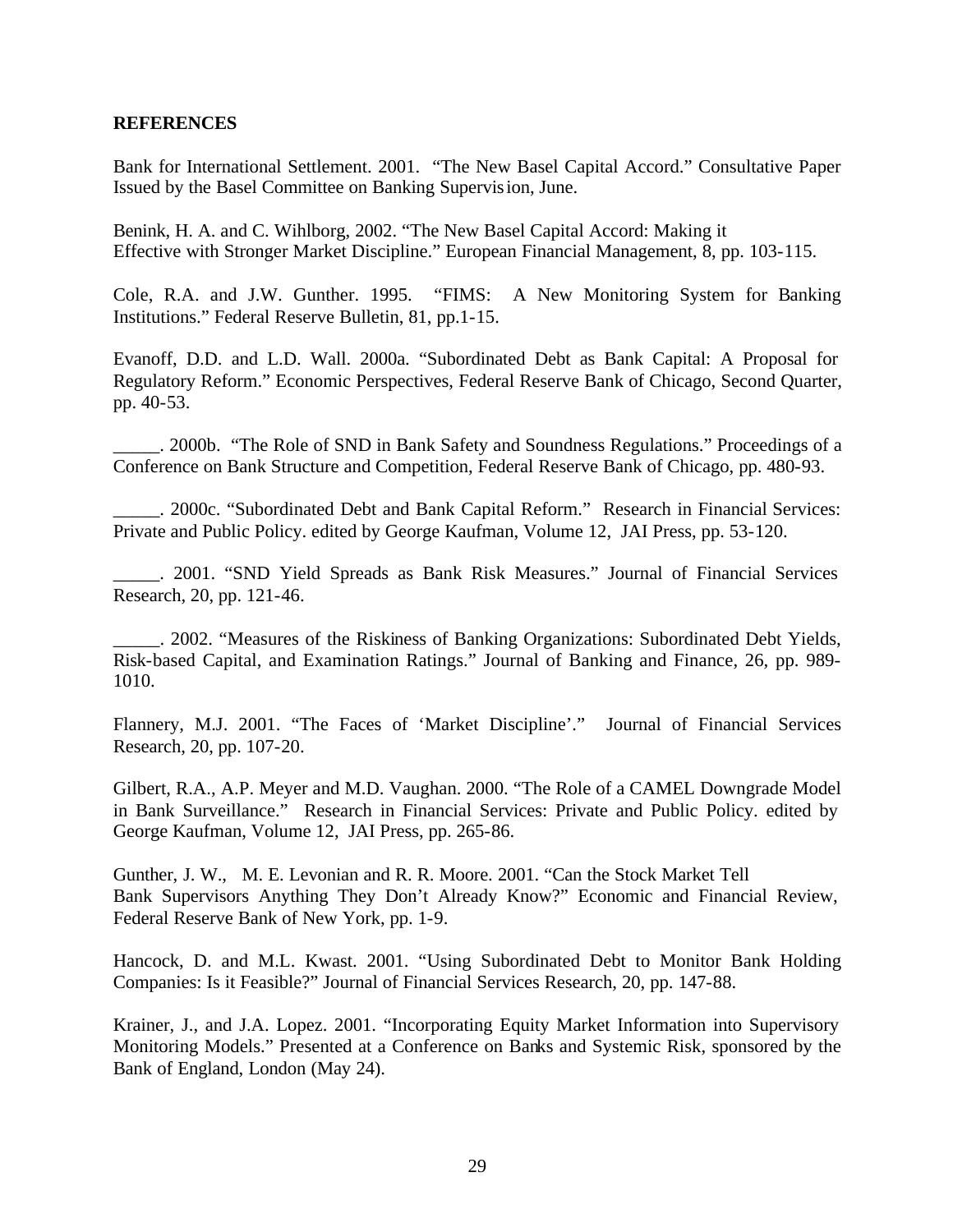Kwast, M.L., D.M. Covitz, D. Hancock, J.V. Houpt, D.P. Adkins, N. Barger, B. Bouchard, J.F. Connolly, T.F. Brady, W.B. English, D.D. Evanoff, and L.D. Wall. 1999. Using SND as an Instrument of Market Discipline. Report of a study group on subordinated notes and debentures. Board of Governors of the Federal Reserve System, M. Kwast (chair), Staff Study No. 172, December.

President's Working Group on Financial Markets. 1999. Hedge Funds, Leverage, and the Lessons of Long-Term Capital Management.

Sironi, A. 2001. "An Analysis of European Bank's SND Issues and its Implications for the Design of a Mandatory Subordinated Debt Policy." Journal of Financial Services Research, 19, pp. 233-66.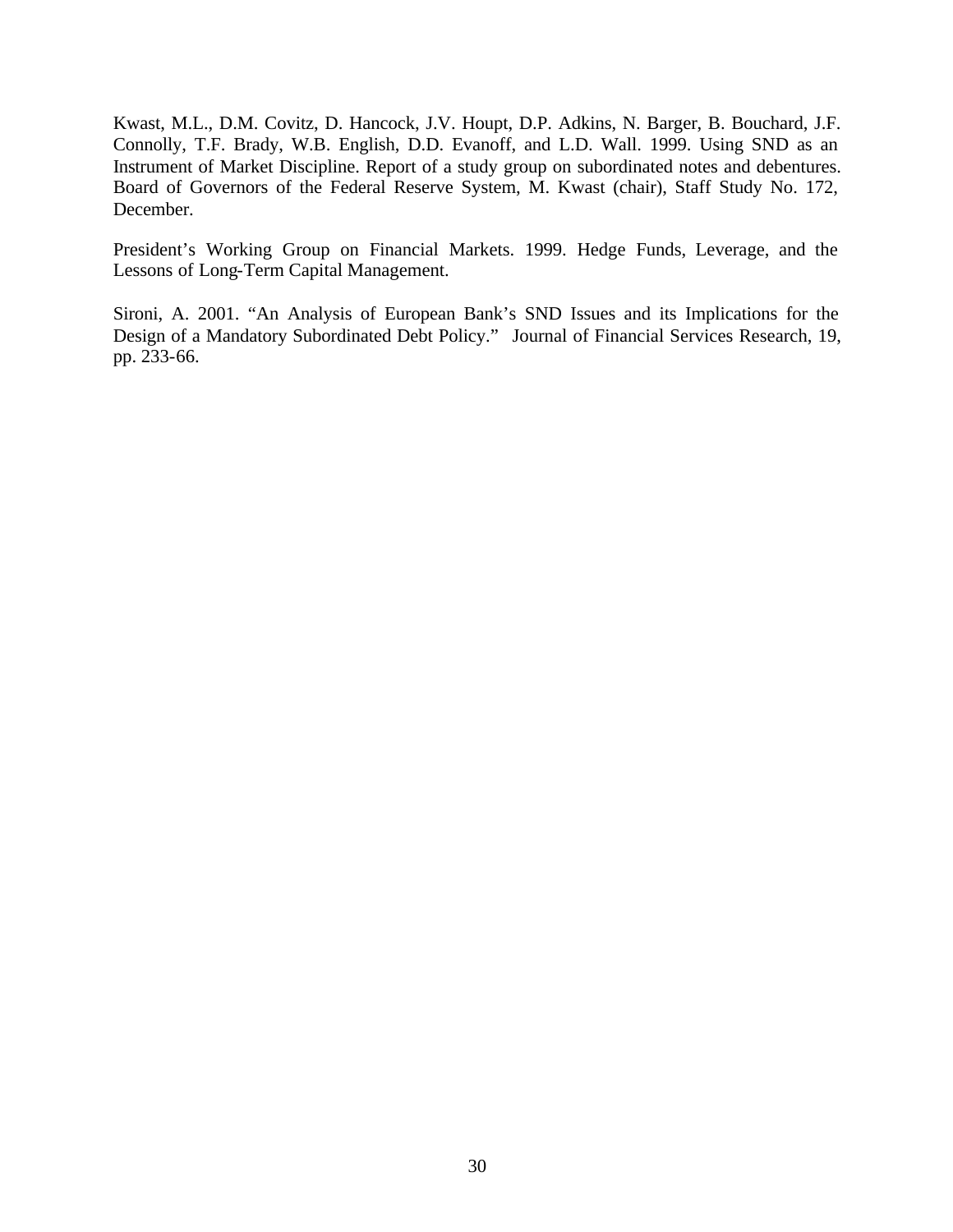| Variable                                                      | Parameter<br>Estimate<br>(1)    | Parameter<br>Estimate<br>(2)     | Parameter<br>Estimate<br>(3)    | Parameter<br>Estimate<br>(4)    | Parameter<br>Estimate<br>(5)    |
|---------------------------------------------------------------|---------------------------------|----------------------------------|---------------------------------|---------------------------------|---------------------------------|
| Intercept                                                     | $-5.2195$<br>(0.0001)           | $-3.0839$<br>(0.1008)            | 1.2028<br>(0.5061)              | $-1.3070$<br>(0.4499)           | $-4.5877$<br>(0.0001)           |
| Sub-debt spread over Treasuries                               |                                 |                                  |                                 |                                 | 1.1047<br>(0.0038)              |
| PCA capital adequacy status                                   | 1.5700<br>(0.0525)              |                                  |                                 |                                 |                                 |
| Total risk based capital ratio                                |                                 | $-0.0352$<br>(0.8155)            |                                 |                                 |                                 |
| Tier 1 leverage ratio                                         |                                 |                                  | $-0.7052$<br>(0.0119)           |                                 |                                 |
| Tier 1 capital to risk-weighted exposure                      |                                 |                                  |                                 | $-0.2622$<br>(0.2083)           |                                 |
| Association of Predicted Probabilities and Observed Responses |                                 |                                  |                                 |                                 |                                 |
| Concordant<br>Discordant<br>Tied<br>Gamma                     | 14.8%<br>3.1%<br>82.1%<br>0.656 | 43.2%<br>35.4%<br>21.4%<br>0.099 | 65.9%<br>30.8%<br>3.3%<br>0.363 | 54.8%<br>40.3%<br>4.9%<br>0.152 | 76.8%<br>19.0%<br>4.2%<br>0.604 |
| % Correct<br>% 3 - 4 Correct<br>% 1 - 2 Correct               | 94.0%<br>15.4%<br>96.4%         | 23.2%<br>0%<br>23.9%             | 55.3%<br>69.2%<br>54.9%         | 38.9%<br>53.8%<br>38.5%         | 58.0%<br>69.2%<br>57.6%         |
| Chi-square for covariates<br>$(p - value)$                    | 2.259<br>(0.0967)               | 0.058<br>(0.8098)                | 6.402<br>(0.0114)               | 1.797<br>(0.1801)               | 6.475<br>(0.0109)               |

*Table1***:** Binomial model predicting CAMEL ratings as a function of capital ratios and debenture spreads over the Treasury rate

The results are from Evanoff and Wall (2001). The dependent variable takes a value of 0 for CAMEL (or BOPEC) ratings 1 and 2, and a value of 1 for ratings 3 and higher. The PCA capital adequacy status ranges from 1 for the best capitalized banks (well capitalized) to 5 for the least well capitalized (critically undercapitalized). The *p* values for the maximum likelihood parameter estimates are in parentheses below the coefficients. The "Chi

square for covariates" statistic is based on the log likelihood statistic, and tests the marginal explanatory power of the independent variables relative to a model with only a constant term. The associated p values are included in parentheses.

Concordance is a measure of the correlation between the observed and predicted probabilities of the dependent variable. A pair of observations is said to be concordant if, based on the model, the observation that has a particular rating has a sufficiently higher probability of receiving that rating than does the other observation. A pair is discordant if the reverse is true. A pair is tied if the probability interval between the two observations is sufficiently small, 0.002. A correlation index, the Goodman-Kruskal Gamma index, is also included for assessing the predictive power of the model and for making comparisons across models. If *nc* is the number of concordant pairs and *nd* the number of discordant pairs, then the Goodman-Kruskal Gamma =  $\left(\frac{nc - nd}{nc + nd}\right)$ . See Goodman and Kruskal (1972). Generally, the index approaches zero as independence between the two measures increases. Number of observations = 452.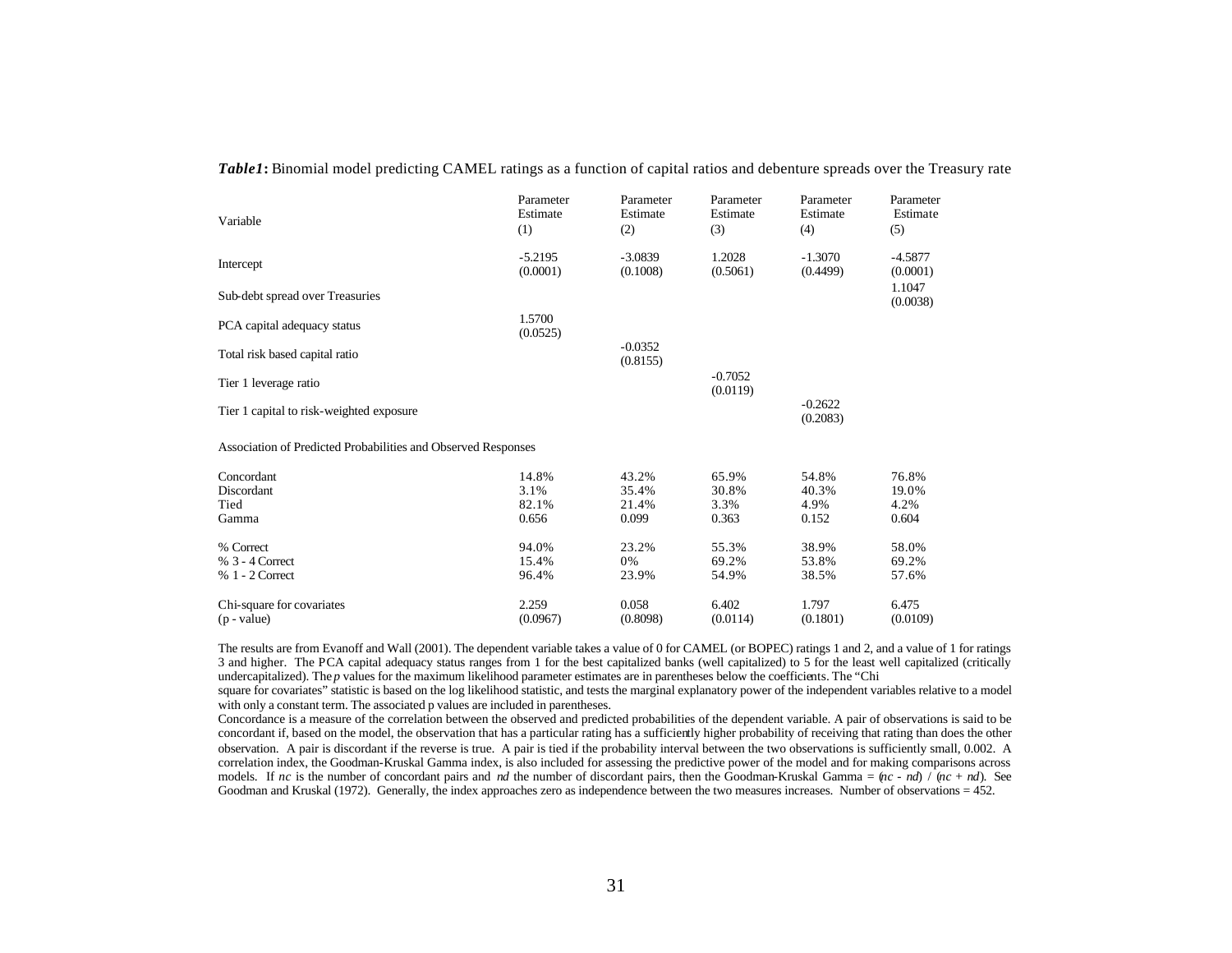|                                    | Predicted 'good' banks | 'problem'<br>Predicted<br>banks* |
|------------------------------------|------------------------|----------------------------------|
|                                    | (1)                    | (2)                              |
| Risk based capital                 | 12.5%                  | 12.2%                            |
| Tier-1 leverage                    | 7.08%                  | 6.99%                            |
| Tier-1 risk-based                  | 8.85%                  | 8.56%                            |
| Early-warning model:<br>$GMV-1$    | 1.0                    | 4.77                             |
| Early-warning<br>model:<br>$GMV-2$ | 1.0                    | 7.9                              |

**Table 2:** Means of bank capital and downgrade probabilities across subsamples

\* A "problem bank" is one which has a subordinated debt issue trading at a yield spread equal to or greater than 84 basis points over a maturity matched Treasury bond. The early warning model measure is normalized to one for the predicted 'good' banks; thus the other measures are relative to the normalized category.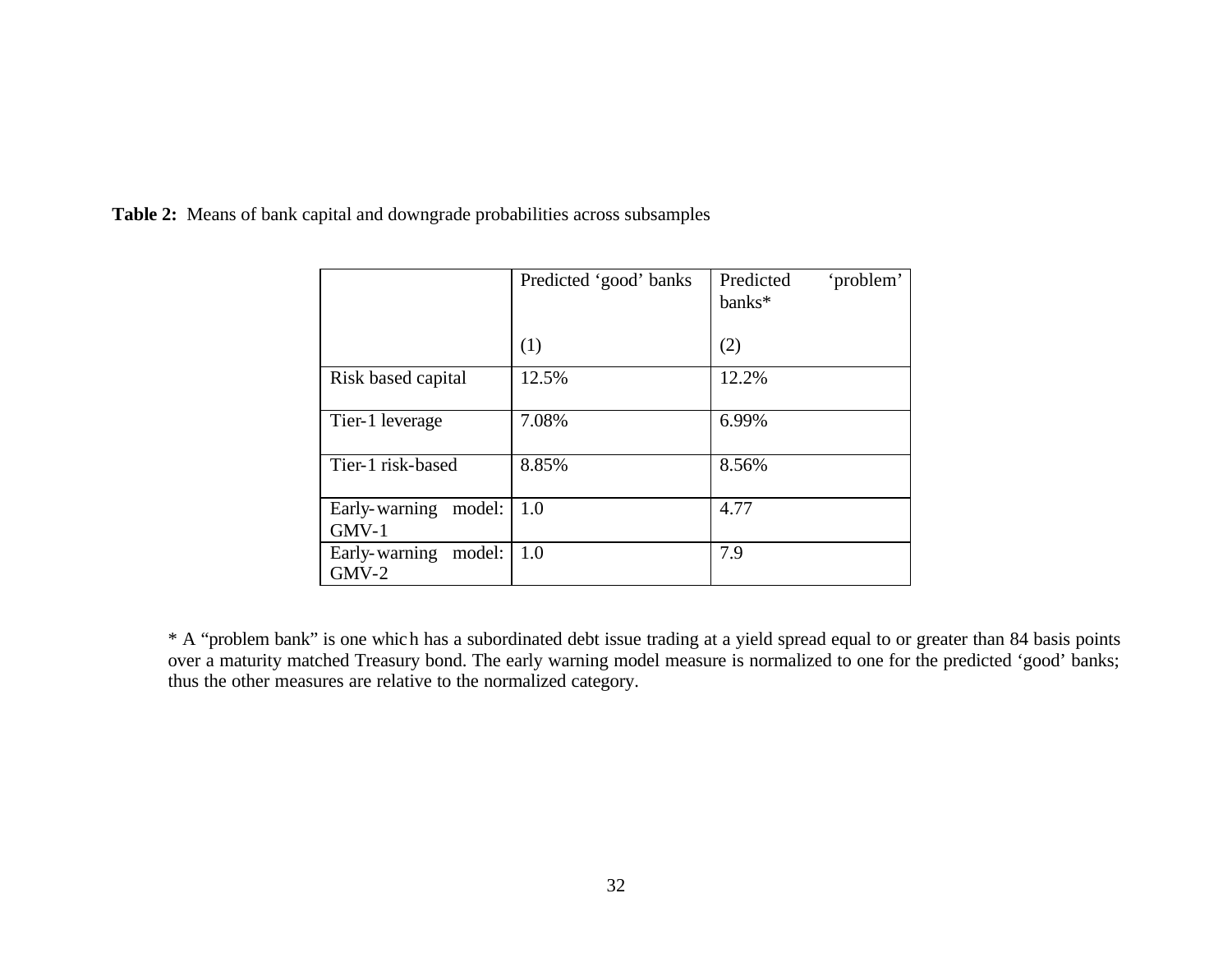**Table 3:** Analysis of projected problem banks based on subordinated debt yields: Identification of banks with clear reasons for high spreads

| Ranking by spread | Less than satisfactory | Potentially noisy data | with<br>Unexplained<br>observations    |
|-------------------|------------------------|------------------------|----------------------------------------|
|                   | examine rating         |                        | satisfactory regulatory ratings and no |
|                   |                        |                        | noisy data (type-2 error)              |
| (1)               | (2)                    | (3)                    | (4)                                    |
| $1 - 25$          | $\overline{2}$         | 14                     | 9                                      |
| $26 - 50$         | $\overline{4}$         | 8                      | 13                                     |
| 51-75             | $\overline{0}$         | 8                      | 17                                     |
| 76-100            | $\overline{2}$         | 6                      | 17                                     |
| $101 - 125$       | $\mathbf{1}$           | 7                      | 17                                     |
| 126-150           | $\overline{0}$         | 12                     | 13                                     |
| 151-175           | $\mathbf{1}$           | 7                      | 17                                     |
| 176-193           | $\overline{0}$         | 5                      | 13                                     |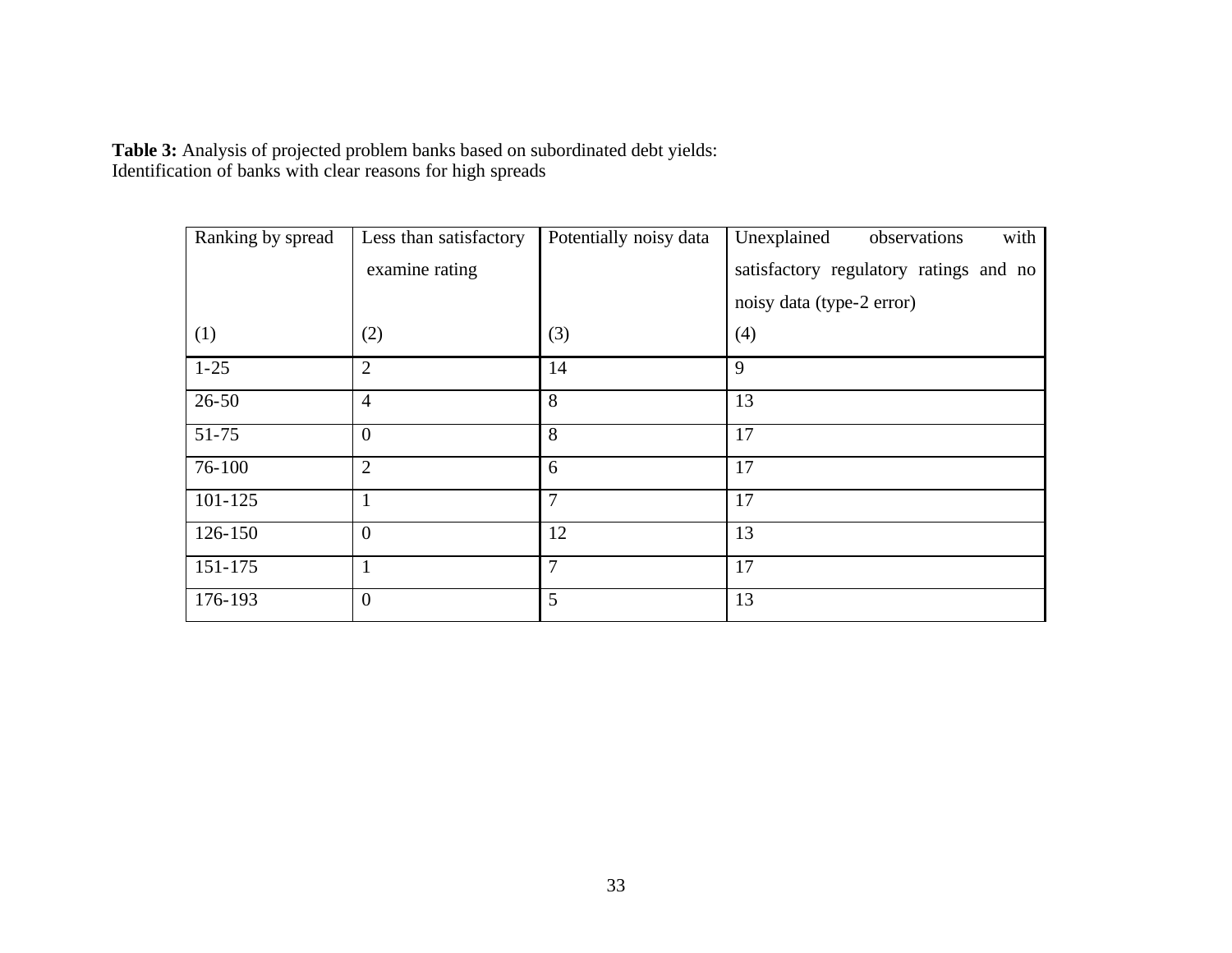**Table 4:** Analysis of projected problem banks based on subordinated debt yields: Debt spreads of at least 84 basis points over Treasury yields

| Ranking by  | Unexplained   | Remaining observations with one or more indicators of a problem |                                 |                |                |                | No indicator         |
|-------------|---------------|-----------------------------------------------------------------|---------------------------------|----------------|----------------|----------------|----------------------|
| spread      | observations* |                                                                 | (All relevant categories noted) |                |                |                | of<br>a              |
|             |               | Re-                                                             | Rated<br>less                   | High early     | Market-to-     | Rated Baa      | problem<br><b>or</b> |
|             |               | examined                                                        | than                            | warning        | less<br>book   |                | data noise           |
|             |               | within<br>6                                                     | satisfactory                    | score          | than $1.0$     |                |                      |
|             |               | months                                                          | within 1 year                   |                |                |                |                      |
| (1)         | (2)           | (3)                                                             | (4)                             | (5)            | (6)            | (7)            | (8)                  |
| $1 - 25$    | 9             | 3                                                               | 1                               | 9              | $\overline{2}$ | $\overline{2}$ | 3                    |
| $26 - 50$   | 13            | $\mathbf{1}$                                                    | 1                               | 3              | $\overline{2}$ | 1              | $\overline{7}$       |
| $51 - 75$   | 17            | 5                                                               | $\overline{2}$                  | $\overline{4}$ | $\overline{0}$ | $\overline{4}$ | 8                    |
| 76-100      | 17            | $\overline{4}$                                                  | $\overline{0}$                  | $\overline{7}$ | $\mathbf{1}$   | 5 <sup>5</sup> | 8                    |
| $101 - 125$ | 17            | 6                                                               | $\boldsymbol{0}$                | 5              | $\mathbf{0}$   | $\overline{2}$ | $\overline{7}$       |
| 126-150     | 13            | $\overline{7}$                                                  | $\overline{0}$                  | 5              | 1              | 3              | 5                    |
| 151-174     | 17            | 5                                                               | 1                               | $\overline{4}$ | 1              | $\overline{4}$ | 6                    |
| 176-193     | 13            | 6                                                               | $\overline{2}$                  | 3              |                | 3              | 3                    |

\* Observations remaining after deleting observations with unsatisfactory examine ratings and those observations from banking organizations not among the largest 30 by asset size in the year of the observation.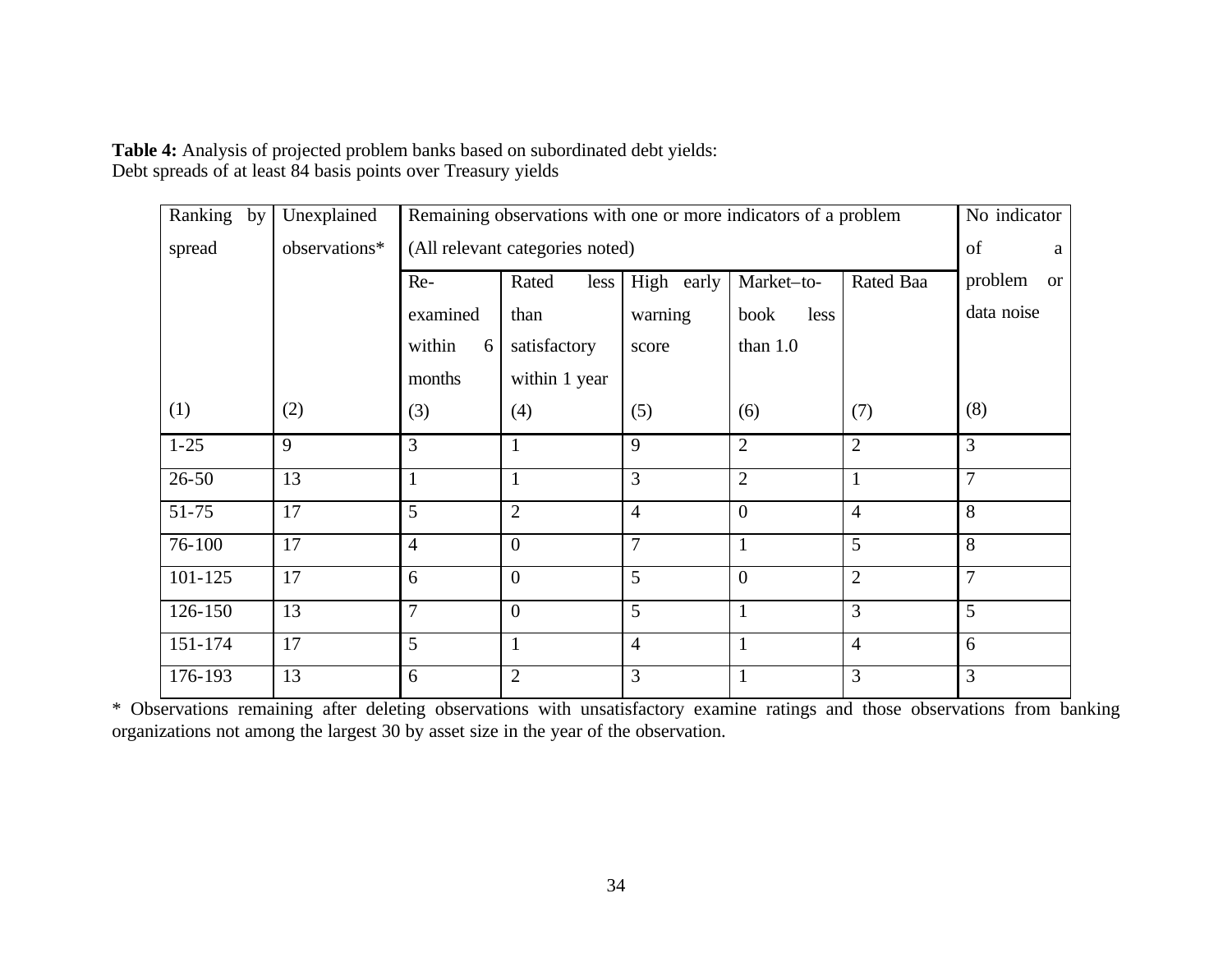**Table 5:** Subsample analysis of projected problem banks based on subordinated debt yields: Identification of banks with clear reasons for the high spread

--excluding the post-Long-Term Capital Management period--

| Ranking by spread | Less than satisfactory | Potentially noisy data | with<br>Unexplained<br>observations    |
|-------------------|------------------------|------------------------|----------------------------------------|
|                   | examine rating         |                        | satisfactory regulatory ratings and no |
|                   |                        |                        | noisy data (type-2 error)              |
| (1)               | (2)                    | (3)                    | (4)                                    |
| $1 - 25$          | 6                      | 10                     | 9                                      |
| $26 - 50$         | $\overline{2}$         | 6                      | 17                                     |
| $51 - 75$         |                        | 9                      | 15                                     |
| 76-100            |                        | 16                     | 8                                      |
| 101-118           | $\overline{0}$         | 5                      | 13                                     |